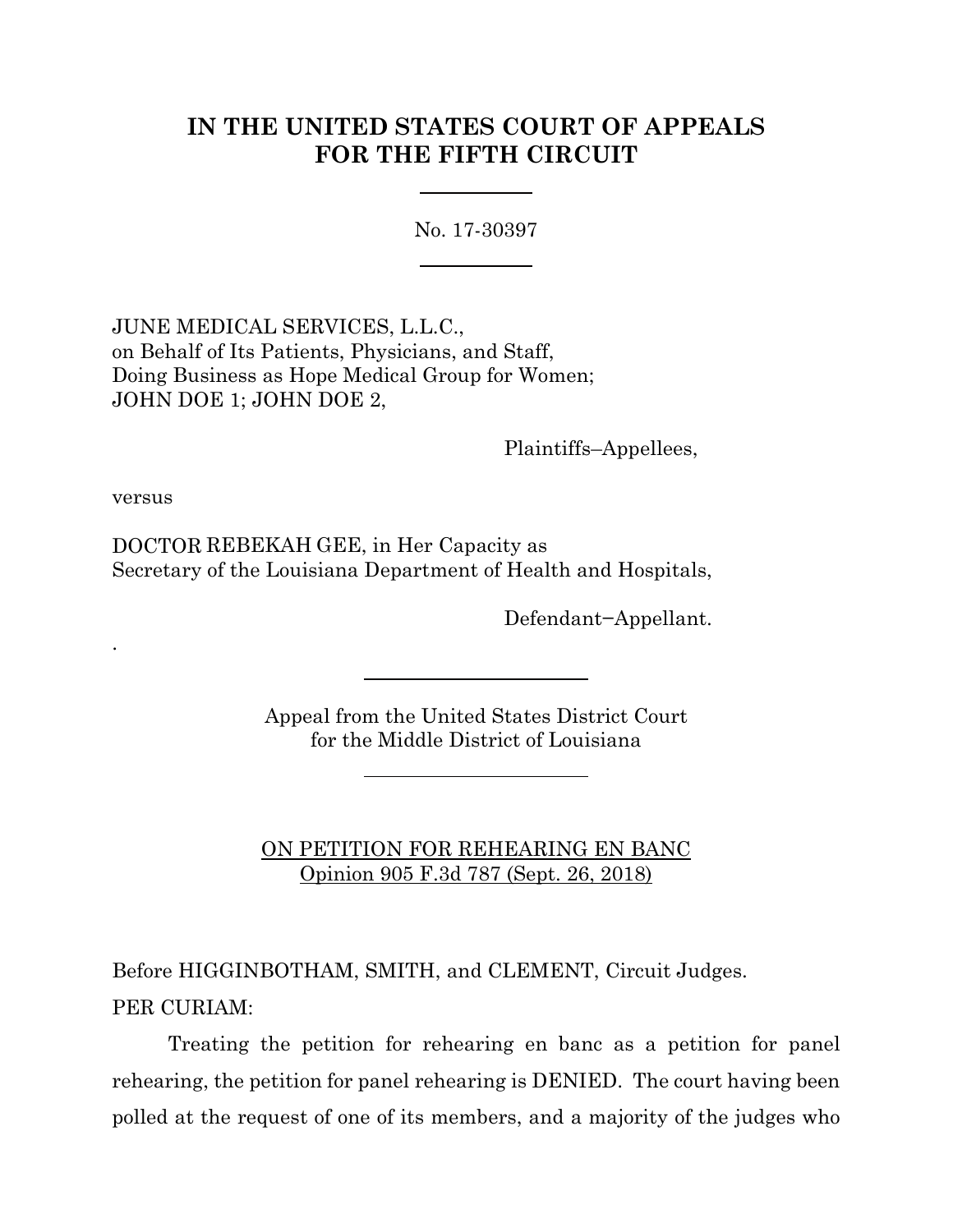are in regular active service and not disqualified not having voted in favor (FED. R. APP. P. 35 and 5TH CIR. R. 35), the petition for rehearing en banc is DENIED.[\\*](#page-1-0) In the poll, 6 judges voted in favor of rehearing (Chief Judge Stewart and Judges Dennis, Southwick, Graves, Higginson, and Costa), and 9 judges voted against rehearing (Judges Jones, Smith, Owen, Elrod, Haynes, Willett, Ho, Engelhardt, and Oldham).

# ENTERED FOR THE COURT:

 $\overline{a}$ 

 /s/ Jerry E. Smith . JERRY E. SMITH United States Circuit Judge

<span id="page-1-0"></span><sup>\*</sup> Judge Duncan is recused and did not participate in the consideration of the petition.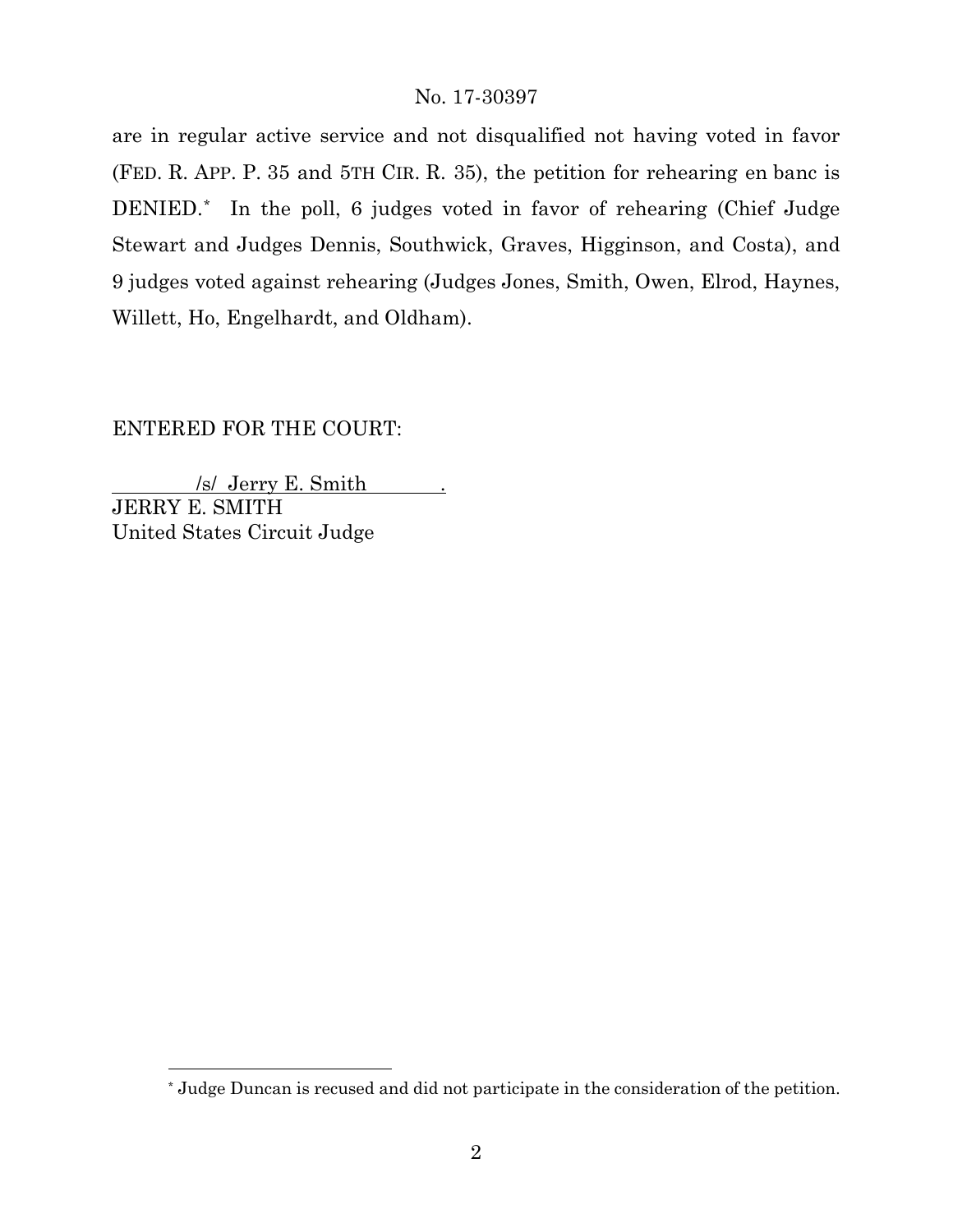JAMES L. DENNIS, Circuit Judge, joined by Judges Higginbotham, Graves, and Higginson, dissenting:[1](#page-2-0)

I respectfully but strenuously dissent from the court's refusal to rehear en banc the panel's two-judge majority opinion upholding as constitutional the Louisiana Unsafe Abortion Protection Act ("Act 620"), which requires an abortion provider to have admitting privileges at a hospital within thirty miles of the site of an abortion. The panel majority opinion is in clear conflict with the Supreme Court's decision in *Whole Woman's Health v. Hellerstedt*, 136 S. Ct. 2292 (2016) ("*WWH*"), holding unconstitutional an almost identical Texas admitting privileges requirement that served as a model for Act 620. The panel majority's attempt to distinguish *WWH* is meritless because it is based on an erroneous and distorted version of the undue burden test required by *WWH*  and *Planned Parenthood of Southeastern Pa. v. Casey*, 505 U.S. 833 (1992). The panel majority also improperly reverses the district court's well-supported factual findings regarding the devastating effects on women's rights to abortion that will result from Louisiana's admitting-privileges requirement, instead retrying those facts de novo at the appellate level. The panel majority refuses to acknowledge, much less discuss, these mistakes, even though the panel dissenter, Judge Higginbotham, cogently pointed them out. *See June Medical*, 905 F.3d 787, 816 (5th Cir. 2018) (Higginbotham, J., dissenting). A majority of the en banc court repeats this mistake, apparently content to rely on strength in numbers rather than sound legal principles in order to reach their desired result in this specific case. The important constitutional issues involved in this case deserve consideration by the full court more so than most others for which the court has granted en banc rehearing. It is disconcerting

<span id="page-2-0"></span><sup>&</sup>lt;sup>1</sup> Judge Higginbotham dissents from the denial of rehearing en banc for the reasons stated in his dissent from the panel decision and joins Judge Dennis's dissent.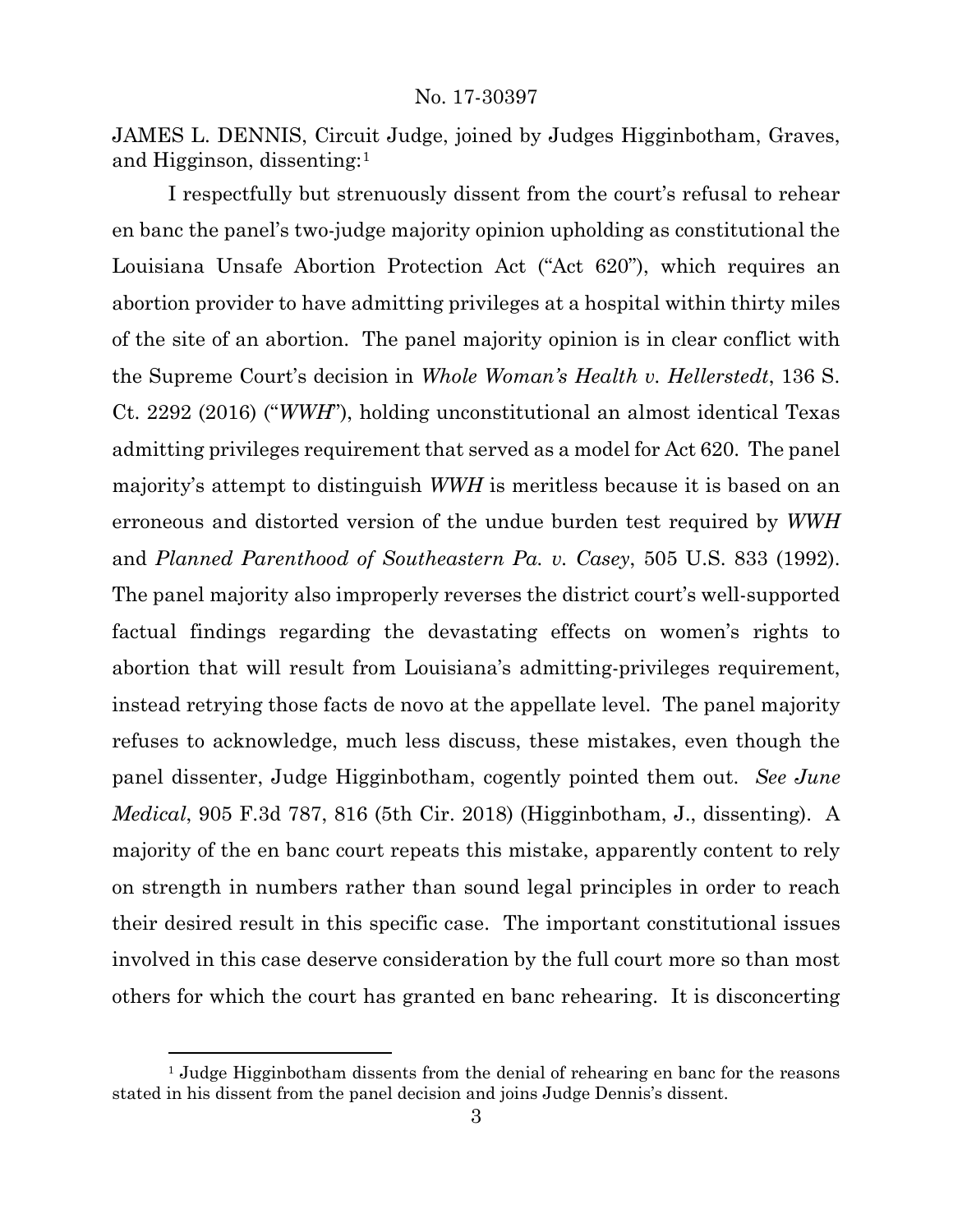and telling that a panel and now the active circuit judges by slim majorities have refused to even acknowledge, much less openly discuss, the implications this case will have on our important doctrines of stare decisis and clear error review of trial court factual findings.

## **I. BACKGROUND**

## **A. Act 620**

Act 620 was signed into law in Louisiana in June 2014. It requires "that every physician who performs or induces an abortion shall 'have active admitting privileges at a hospital that is located not further than thirty miles from the location at which the abortion is performed or induced.'" "[A]ctive admitting privileges" means "the physician is a member in good standing of the medical staff of a hospital that is currently licensed by the department, with the ability to admit a patient and to provide diagnostic and surgical services to such patient."

Act 620 reflects its legislative environment and Louisiana's longstanding opposition to abortions. Louisiana has legislated multiple restrictions on access to abortions, such as an ultrasound requirement, a mandatory 24-hour waiting period, and a trigger ban that would reinstate Louisiana's total ban on abortions in the event *Roe v. Wade*, 410 U.S. 113 (1973) is abrogated. Advocacy groups and the bill's primary sponsor, Representative Katrina Jackson, expressed an intent to restrict abortion rather than further women's health and safety through the passage of Act 620. For example, Representative Jackson stated that the Act would "build on our past work to protect life in our state" and would protect "unborn children." An anti-abortion advocacy group sent Representative Jackson an email praising the bill because of its similarity to the Texas law that would ultimately be at issue in *WWH*, noting that Texas's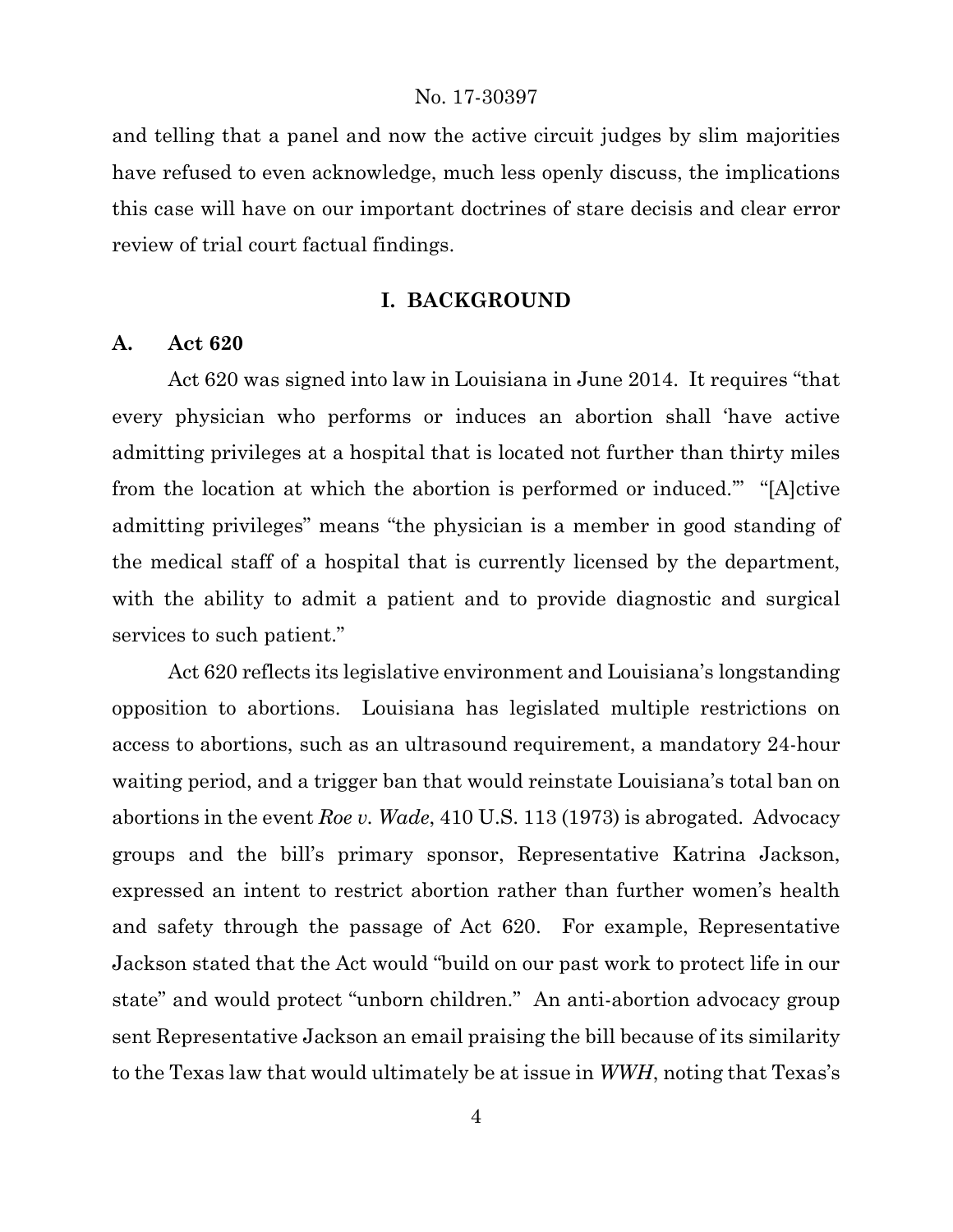law had "tremendous success in closing abortion clinics and restricting abortion access in Texas."[2](#page-4-0) 

## **B.** *WWH*

 $\overline{a}$ 

While this lawsuit challenging Act 620 was pending in the district court, the Supreme Court's decision in *WWH* invalidated the nearly identical Texas admitting privileges requirement. In so doing, the Supreme Court set out several basic legal principles that the district court applied in the instant case. First, while recognizing that states have a legitimate interest in ensuring that abortions are conducted safely, the Court reiterated its prior holding in *Casey* that a statute that "has the effect of placing a substantial obstacle in the path of a woman's choice" is unconstitutional even though it furthers a valid state interest. *WWH*, 136 S. Ct. at 2309 (quoting *Casey*, 505 U.S. at 877) (quotation marks omitted). Explicitly referring to *Casey*'s undue burden test as a balancing test, the Court emphasized that "[u]nnecessary health regulations that have the purpose or effect of presenting a substantial obstacle to a woman seeking an abortion impose an undue burden on the right." *Id.* 

The Court in *WWH* invalidated this circuit's prior formulation of the undue burden test because it failed to "consider the burdens a law imposes on abortion access together with the benefits those laws confer." *Id*. Our prior, abrogated test isolated the benefits and burdens from each other analytically, rather than considering the benefits and burdens together, and upheld a state abortion restriction as "'constitutional if: (1) it does not have the purpose or effect of placing a substantial obstacle in the path of a woman seeking an

<span id="page-4-0"></span><sup>2</sup> Texas's H.B. 2 was basically identical to the Louisiana law at issue here: it contained the same so-called "admitting-privileges requirement," mandating that abortion providers "have active admitting privileges at a hospital that . . . is located not further than 30 miles from the location at which the abortion is performed or induced." *WWH*, 136 S. Ct. at 2299 (quoting TEX. HEALTH & SAFETY CODE § 171.0031(a)).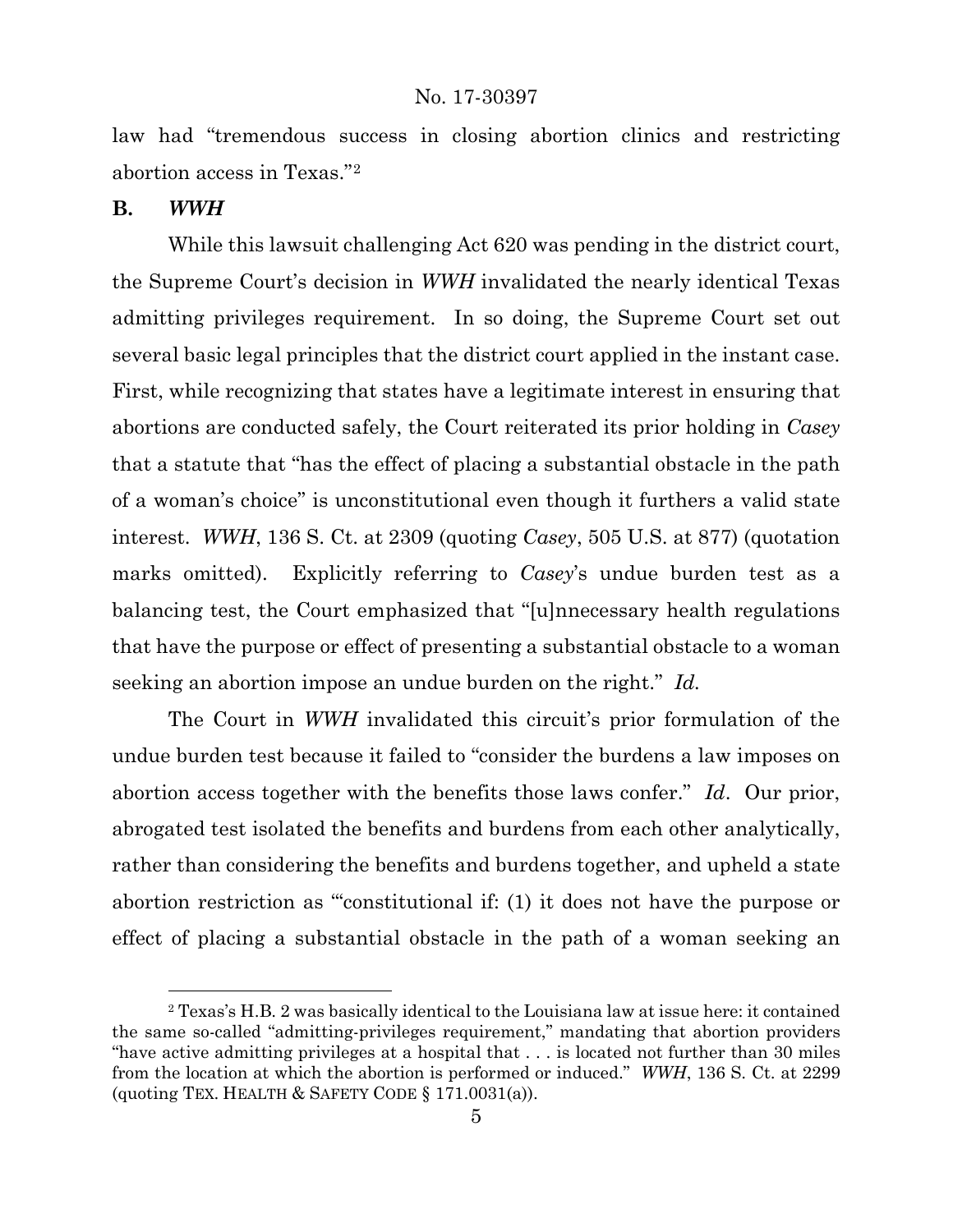abortion of a nonviable fetus; and (2) it is reasonably related to (or designed to further) a legitimate state interest.'"[3](#page-5-0) *Id.* (quoting *Whole Woman's Health v. Cole*, 790 F.3d 563, 572 (5th Cir. 2015)). The first prong of this test, according to the Court in *WWH*, was directly contrary to *Casey*, as it "may be read to imply that a district court should not consider the existence or nonexistence of medical benefits when considering whether a regulation of abortion constitutes an undue burden." *Id.* Instead, as the Court explained, the burdens and benefits of the law must be weighed against each other.[4](#page-5-1) *Id.*

Applying these principles, the Supreme Court in *WWH* reversed the Fifth Circuit's holding that Texas's admitting privileges requirement was constitutional, holding instead that "there is adequate legal and factual support for the District Court's conclusion" that "the legislative change imposed an 'undue burden' on a woman's right to have an abortion." *Id.* at 2310–11. The Court affirmed the district court's finding that Texas's admitting privileges requirement "brought about no . . . health-related benefit," and the requirement "does not serve any relevant credentialing function." *Id.* at 2311, 2313. "At the same time," it held, "the admitting-privileges requirement places a 'substantial obstacle in the path of a woman's choice.'" *Id.* at 2312 (quoting *Casey*, 505 U.S. at 877). Specifically, the Court determined that "the record contains sufficient evidence" to support the district court's finding that half of Texas's clinics closed because of Texas's H.B. 2, meaning "fewer doctors, longer

<span id="page-5-0"></span><sup>&</sup>lt;sup>3</sup> This court first applied this abrogated, two-part analysis in the context of admitting privileges requirements in *Planned Parenthood of Greater Texas Surgical Health Services v. Abbott*, 748 F.3d 583, 590 (5th Cir. 2014).

<span id="page-5-1"></span><sup>4</sup> Likewise, the *WWH* Court concluded that the second prong of the Fifth Circuit's prior formulation of the undue burden test, requiring only that the requirement be "reasonably related to (or designed to further) a legitimate state interest," was "wrong to equate the judicial review applicable to the regulation of a constitutionally protected personal liberty with the less strict review applicable where, for example, economic legislation is at issue." *Id.*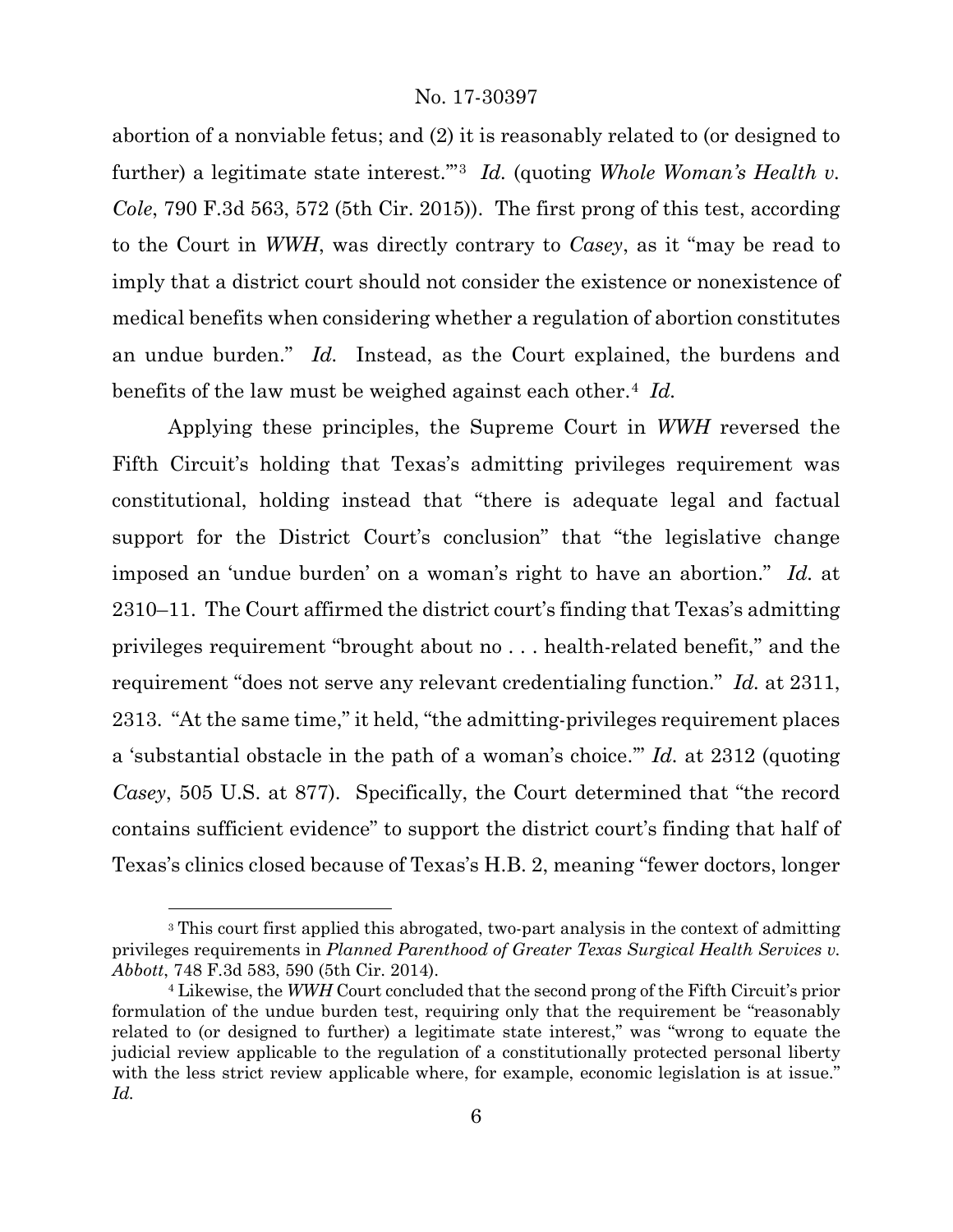waiting times, and increased crowding" for women seeking abortions in Texas. *Id.* at 2313.

## **C. The District Court's Decision in the Instant Case**

Faced with a challenge to Act 620 by several abortion clinics and doctors, the district court properly declared Act 620 facially invalid and permanently enjoined its enforcement. Employing the principles set forth in *WWH*, the district court made detailed findings of fact, some necessarily based on credibility determinations, and reached the following conclusions: (1) Act 620 does nothing to protect women's health; (2) it imposes serious burdens on a woman's choice; and (3) those burdens vastly outweigh the nonexistent benefits. Based on ample record evidence, the district court determined that, because abortions are extremely safe, low-risk procedures and admitting privileges are not necessary to address any unlikely complications that may arise, Act 620 "provides no benefits to women and is an inapt remedy for a problem that does not exist." The district court then determined that "[a]dmitting privileges also do not serve 'any relevant credentialing function,'" and "[a]s the record in this case demonstrates, physicians are sometimes denied privileges, explicitly or de facto, for reasons unrelated to [medical] competency." This finding was premised on extensive evidence about the multitude of reasons the doctors were actually denied admitting privileges in Louisiana hospitals:

> [B]oth by virtue of by-laws and how privileges applications are handled in actual practice, hospitals may deny privileges or decline to consider an application for privileges for myriad reasons unrelated to competency. Examples include the physician's expected usage of the hospital and intent to admit and treat patients there, the number of patients the physician has treated in the hospital in the recent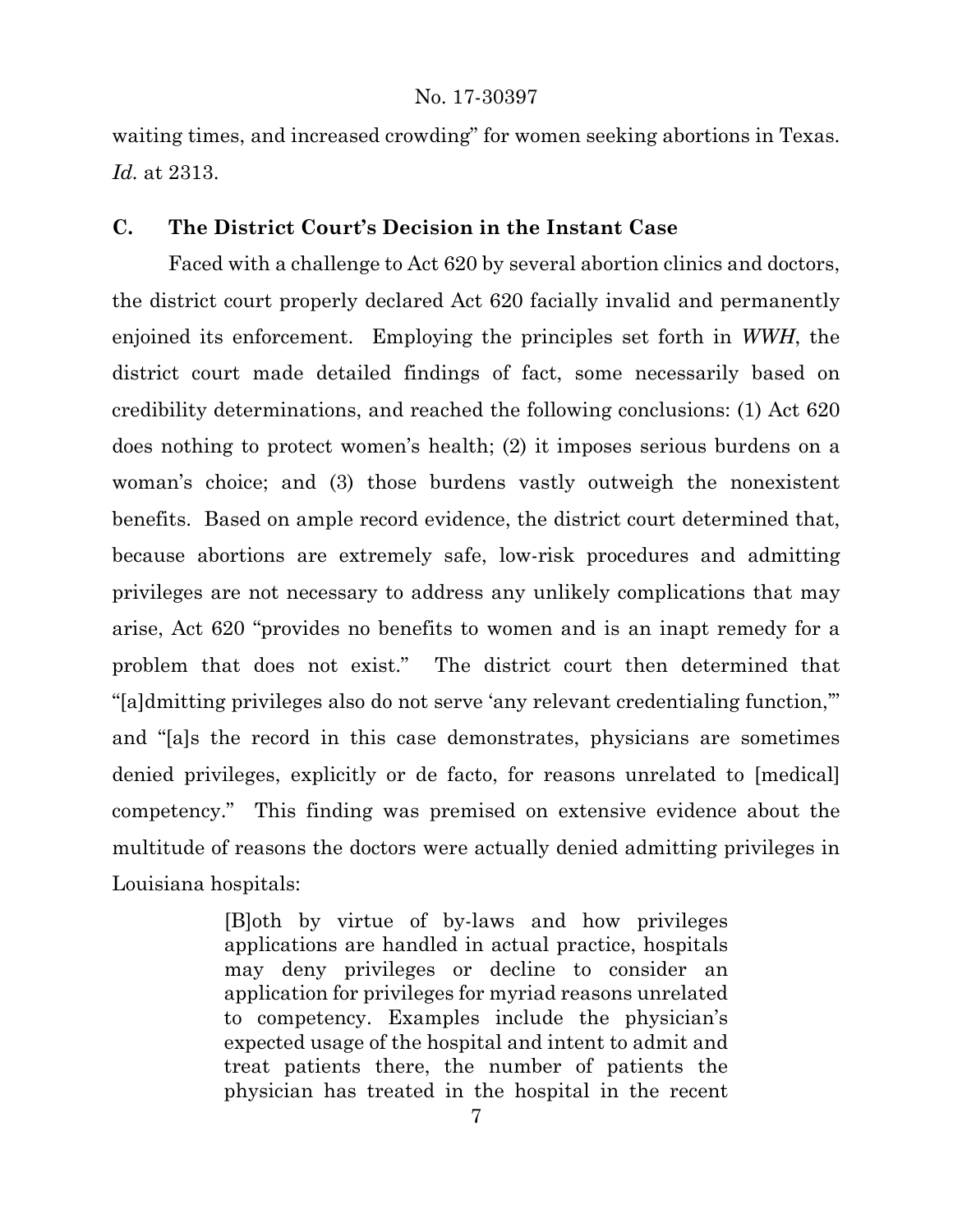past, the needs of the hospital, the mission of the hospital, or the business model of the hospital. Furthermore, hospitals may grant privileges only to physicians employed by and on the staff of the hospital. And university-affiliated hospitals may grant privileges only to faculty members.

Further, at least two doctors were denied privileges explicitly because of the hospitals' (or hospitals staffs') objections to their active abortion practices, and the state's expert conceded that Louisiana law allows hospitals to reject applicants for privileges because of such objections.

Before proceeding to the burdens side of the Supreme Court's balancing test, the district court made specific findings about the current abortion providers' inability to obtain admitting privileges required by Act 620. The district court found that "notwithstanding the good faith efforts of Does 1, 2, 4, 5, and 6 to comply with the Act by getting active admitting privileges at a hospital within 30 miles of where they perform abortions, they have had very limited success for reasons related to Act 620 and not related to their competence."[5](#page-7-0) Additionally, the district court determined that Doe 3 would cease his abortion practice due to Act 620 if it causes him to be "the last physician performing abortion in either the entire state or in the northern part of the state" because he fears "he [would] become an even greater target for anti-abortion violence." The district court found this testimony "credible and supported by the weight of other evidence in the record."

The district court then found that Act 620 imposed numerous burdens on a woman's choice. The district court determined that only one physician, Doe 5, would be left performing abortions in the state if the Act were to go into

<span id="page-7-0"></span><sup>&</sup>lt;sup>5</sup> The doctors' names in this case are under seal and were referred to as Doe 1 through 6 in the district court and appellate decisions, using masculine pronouns even though some are women. I mirror that practice here.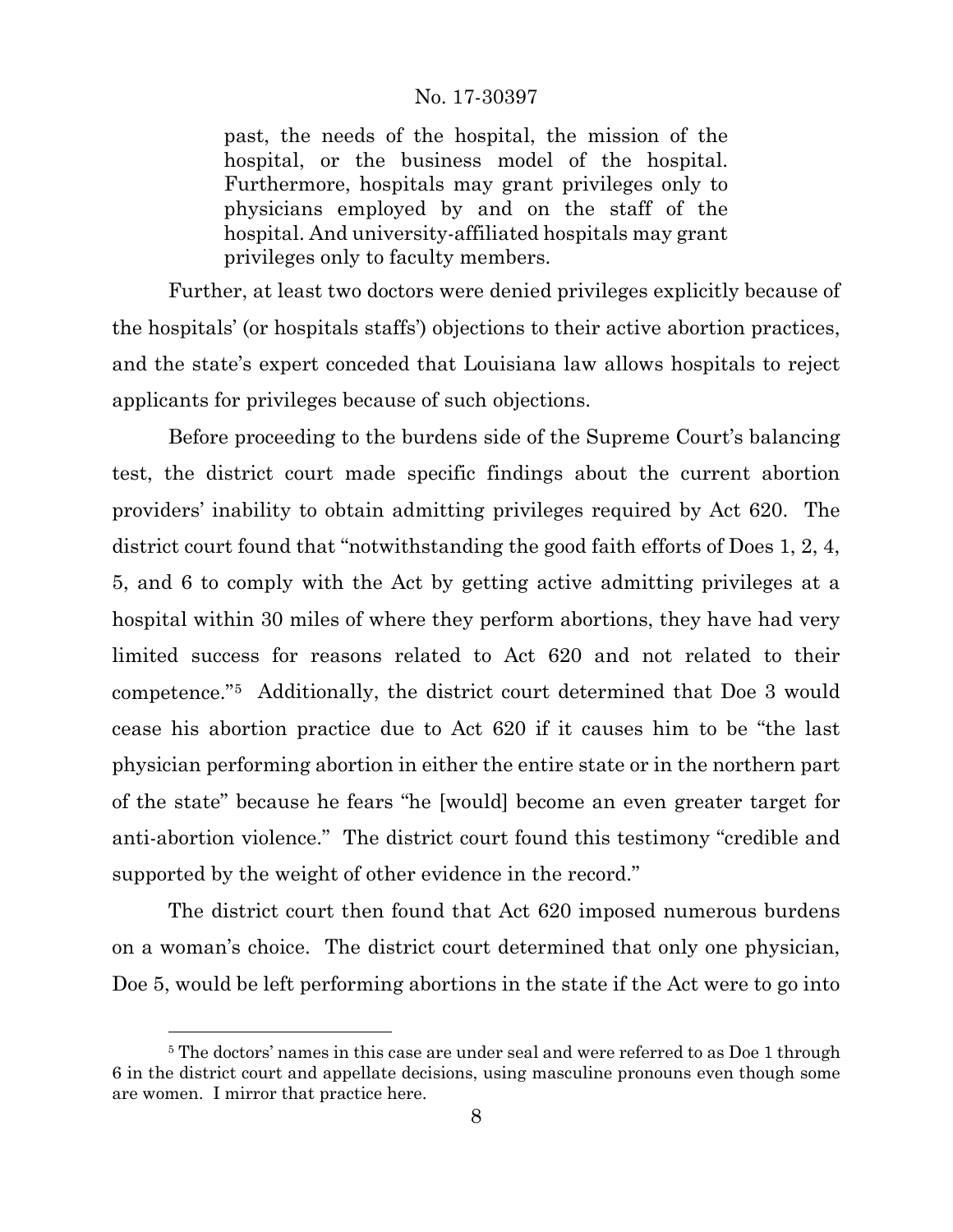effect, and "this one physician will not be able to perform 10,000 procedures per year," which is roughly how many abortion procedures women seek in Louisiana. Two of the three remaining abortion clinics would be forced to close as they would have no physician with legally sufficient admitting privileges.[6](#page-8-0) The remaining clinic, with the one remaining physician in Louisiana, would be unable to meet the annual demand for roughly 10,000 abortions in the state. Recruiting new abortion doctors with admitting privileges would become even more difficult. Given that the remaining abortion doctor, Doe 5, has performed almost 3,000 abortions per year in the past, the district court found that, based on the total demand of approximately 10,000 abortions, "approximately 70% of the women in Louisiana seeking an abortion would be unable to get an abortion in Louisiana." Further, the district court determined that "[t]here would be no physician in Louisiana providing abortions between 17 weeks and 21 weeks, 6 days gestation." Women in poverty, who make up a high percentage of women seeking abortions in Louisiana, would be especially burdened by the closures, because any travel, child care, and required time off work would burden them disproportionately. And women living in northern Louisiana "will face substantially increased travel distances to reach [the only remaining] abortion provider in New Orleans," with women in Bossier and Shreveport, for example, facing a drive of approximately 320 miles. Finally, the district court found substantial burdens, even for women who would be able to access an abortion clinic. These women would "face lengthy delays, pushing them to later gestational ages with associated risks"; "candidates for medication abortion would have difficulty obtaining an abortion before that method becomes

<span id="page-8-0"></span><sup>6</sup> By the time of the district court's ruling, two additional clinics, Causeway and Bossier, had closed, and the district court drew no inferences as to whether Act 620 caused those closures.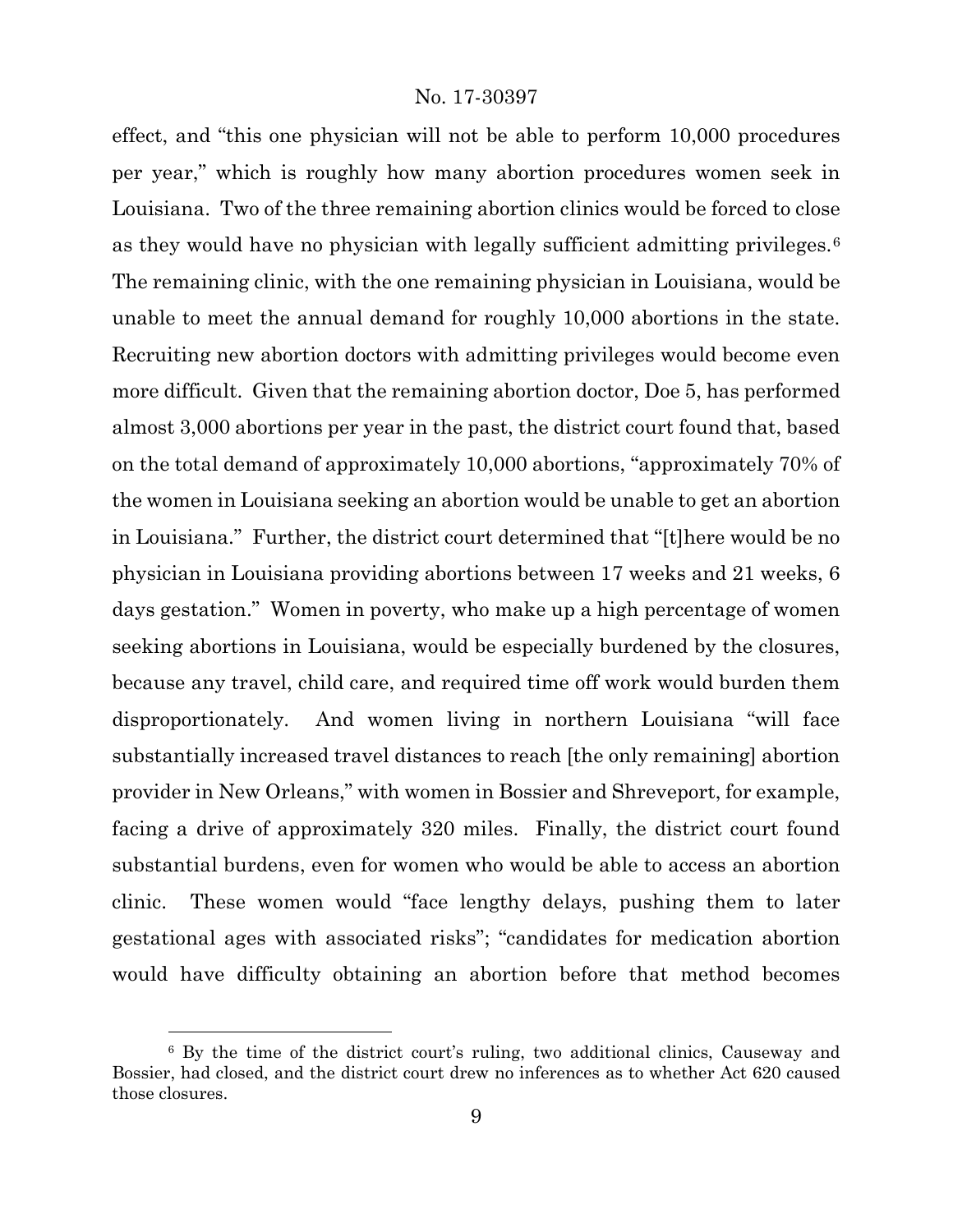unavailable"; "women toward the end of the first trimester would have difficulty obtaining an appointment before they reach 16 weeks"; and "[w]omen past 16 weeks . . . will be left without any provider at all."

Based on these detailed findings, the district court concluded that the record did not support a finding that the Act would benefit women's health, "but it is clear that the Act will drastically burden women's right to choose abortions." Accordingly, the district court found it was "bound by the Supreme Court's clear guidance to reach the same result [as in *WWH*] and strike down the Act."

## **D. The Panel Majority's Opinion**

 $\overline{a}$ 

Despite the district court's detailed factual findings and faithful application of *WWH*, the panel majority impermissibly reviews the evidence de novo and ultimately concludes that the district court erred by overlooking "remarkabl[e] differen[ces]" between the facts in this case and in *WWH*. *June Medical*, 905 F.3d at 791. According to the panel majority, "[h]ere, unlike in Texas, the Act does not impose a substantial burden on a large fraction of women." *Id.* The panel majority reaches this conclusion by purporting to distinguish *WWH*: "Unlike Texas, Louisiana presents some evidence of a minimal benefit. And, unlike Texas, Louisiana presents far more detailed evidence of Act 620's impact on access to abortion," such that "[i]n light of the more developed record presented to the district court and to us, the district court . . . clearly and reversibly erred," because "[i]n contrast to Texas's H.B. 2, . . . Act 620 does not impose a substantial burden on a large fraction of women."[7](#page-9-0) *Id.* at 805.

<span id="page-9-0"></span><sup>7</sup> Though nothing in *WWH* indicates that only the burdens identified there were cognizable for purposes of the undue burden analysis, the panel majority recognizes only the four burdens discussed in *WWH*: (1) clinic closures; (2) difficulties faced by providers in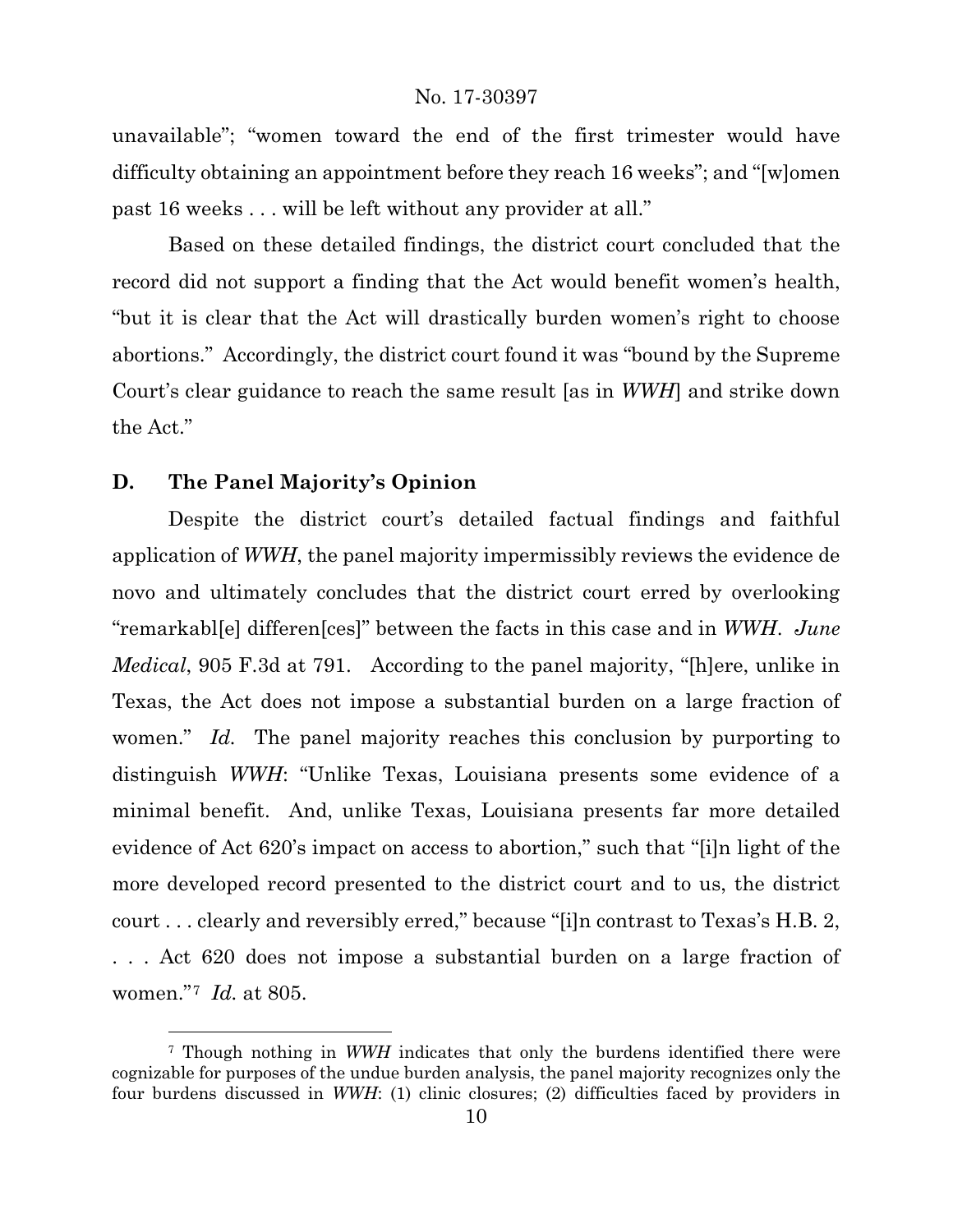Importantly, the panel majority's conclusion that no undue burden exists here rests on the false premise that the district court found that "Act 620 provides minimal benefits," *id.* at 806, but this conclusion is not based on a fair reading of the district court's findings. The panel majority selects isolated instances in which the district court stated that Act 620's benefits were "minimal." In fact, if one reads all the instances in which the district court addressed this subject, it becomes clear that the district court found the Act conferred *no* benefit at all.[8](#page-10-0) Turning to the burdens, the panel majority

obtaining privileges; (3) increased driving distances; and (4) fewer doctors, longer waiting times, and increased crowding, based on the common-sense assumption that the remaining clinics did not have capacity to absorb the demand for abortions. *June Medical*, 905 F.3d. at 804 (citing *WWH*, 136 S. Ct. at 2313). In so limiting its analysis, the majority ignores the additional burdens identified by the district court specific to Louisiana, including that women in poverty in Louisiana, a state with much higher poverty rates than Texas, would face higher burdens than others.

<span id="page-10-0"></span><sup>&</sup>lt;sup>8</sup> The district court refers on two occasions to the benefit here being "minimal," in one instance describing its earlier finding in conjunction with its original ruling and noting it had found the benefits to be "minimal" in that earlier ruling, and in the other instance referring to the benefits as "minimal, at best." While some of its findings use somewhat imprecise language, overall, the district court's repeated references to the lack of medical benefit make it clear that its finding was that Act 620 conferred no benefit for purposes of weighing against the burdens of Act 620 under the undue burden test. The district court made the following statements about the Act's benefits: "Requiring Abortion Practitioners to Obtain Admitting Privileges Confers No Medical Benefit"; "[Act 620] provides no benefits to women and is an inapt remedy for a problem that does not exist"; "the Act would do little, if anything, to promote women's health"; "[b]ased on the evidence admitted to the record, the facts found herein, and all reasonable inferences drawn from those facts, the Court concludes that the admitting privileges requirement . . . provides no significant health benefits to women"; "[t]he record is devoid of any credible evidence that the Act will have a measurable benefit to women's health"; "[a]s in *WWH*, Act 620 'does not benefit patients and is not necessary'" (quoting *WWH*, 136 S. Ct. at 2315); "[e]ven if Act 620 could be said to further women's health to some marginal degree, the burdens it imposes far outweigh any such benefit, and thus the Act imposes an unconstitutional undue burden"; "[f]or the reasons outlined above, the Court finds that Act 620 is unconstitutional on its face under *Casey* and *WWH*," because "[t]he Act would create substantial obstacles for women seeking abortion in Louisiana without providing any demonstrated benefit to women's health or safety" and "any marginal health benefits would be dramatically outweighed by the obstacles the restriction erects to women's access to their constitutional right to abortion"; "Act 620 'vastly increase[s] the obstacles confronting women seeking abortions' in Louisiana 'without providing any benefit to women's health capable of withstanding any meaningful scrutiny'" (quoting *WWH*, 136 S. Ct. at 2319).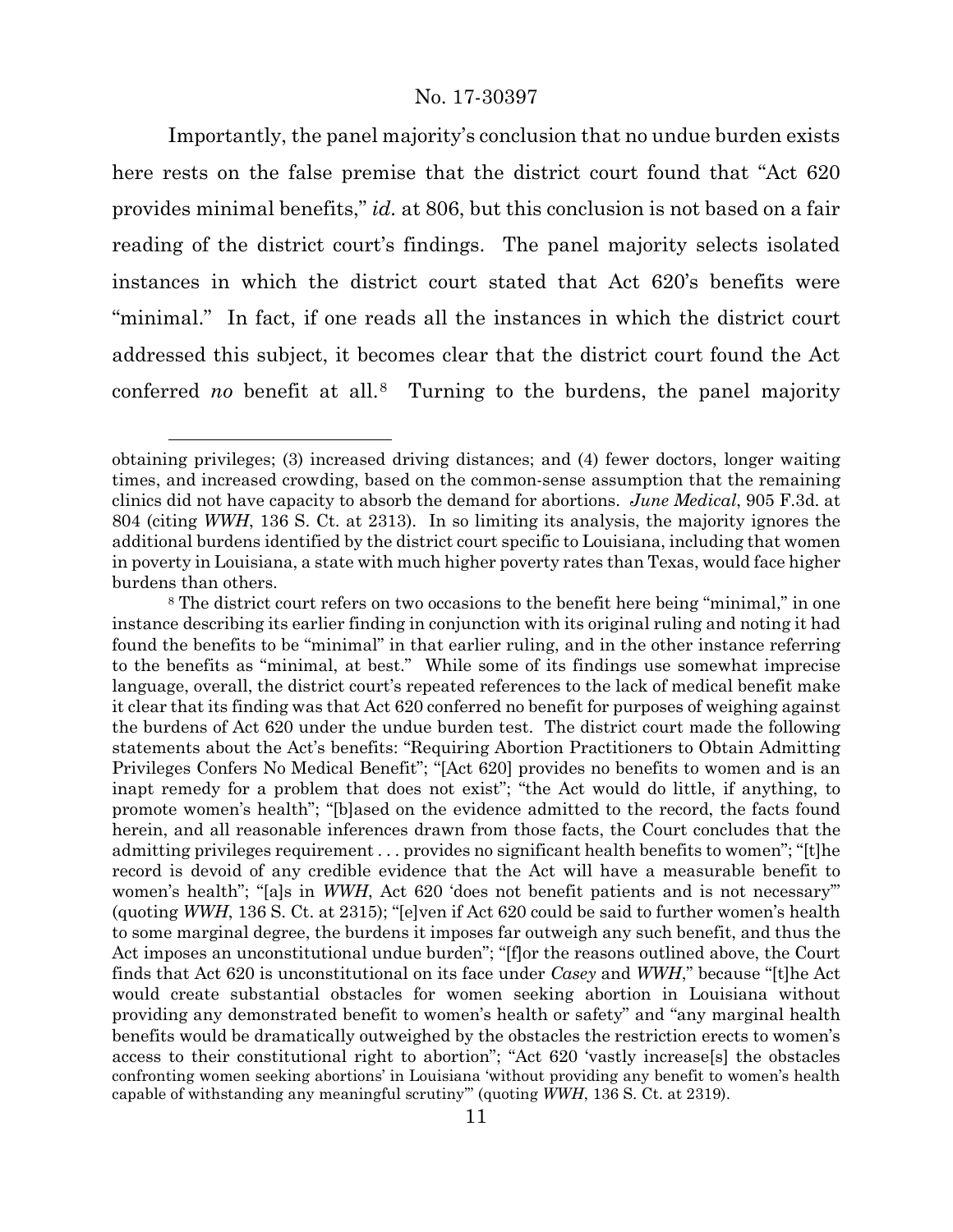overturns the district court's finding that Act 620 would exclude all but one of the six abortion doctors in Louisiana from performing abortions. *June Medical*, 905 F.3d at 807. Instead, according to the panel majority, these doctors largely "sat on their hands" rather than diligently taking steps to obtain admitting privileges. *Id.* Specifically, the panel majority finds de novo that Does 2, 5, and 6 "could likely obtain privileges," and "Doe 3 is definitively not burdened,"[9](#page-11-0) *id.* at 810, such that June Medical "failed to establish a causal connection between the regulation and [the alleged] burden," *id.* at 807. Based on its findings regarding the good faith efforts of each doctor, the panel majority concludes that the only finding supported by the record "is that no clinics will likely be forced to close on account of the Act," and thus, no burden will result.<sup>[10](#page-11-1)</sup> *Id.* at 810–11.

## **II. THE PANEL MAJORITY'S ERRORS**

# **A. The Panel Majority's Articulation of the Undue Burden Test is Wrong**

The panel majority begins by setting out its interpretation of the principles set forth in *WWH*. Elaborating on the undue burden framework, the panel majority's opinion holds that "[t]he proper reading of *WWH* is a

<span id="page-11-0"></span><sup>9</sup> The panel majority cited to Doe 3's testimony that he would retire, pointing out that he initially said he would only stop practicing if he were the only abortion doctor left in the entire state, but later his "story changed," when he testified "he would now cease practicing were he the only remaining abortion provider in *northern* Louisiana." *Id.* at 810. According to the panel majority, then, "Doe 3's shifting preference as to the number of remaining abortion providers is entirely independent of the admitting-privileges requirement" because it rests on a personal choice. *Id.*

<span id="page-11-1"></span><sup>&</sup>lt;sup>10</sup> The panel majority reaches this result by finding that the abortions provided in the past by the only doctor who acted in good faith (Doe 1) could be split between Does 2 and 3. Id. at 812. This appellate-level factual finding ignores Doe 3's testimony that he would be unable to increase his capacity due to his private OB/GYN practice. *See id.* at 828, n.33 (Higginbotham, J., dissenting).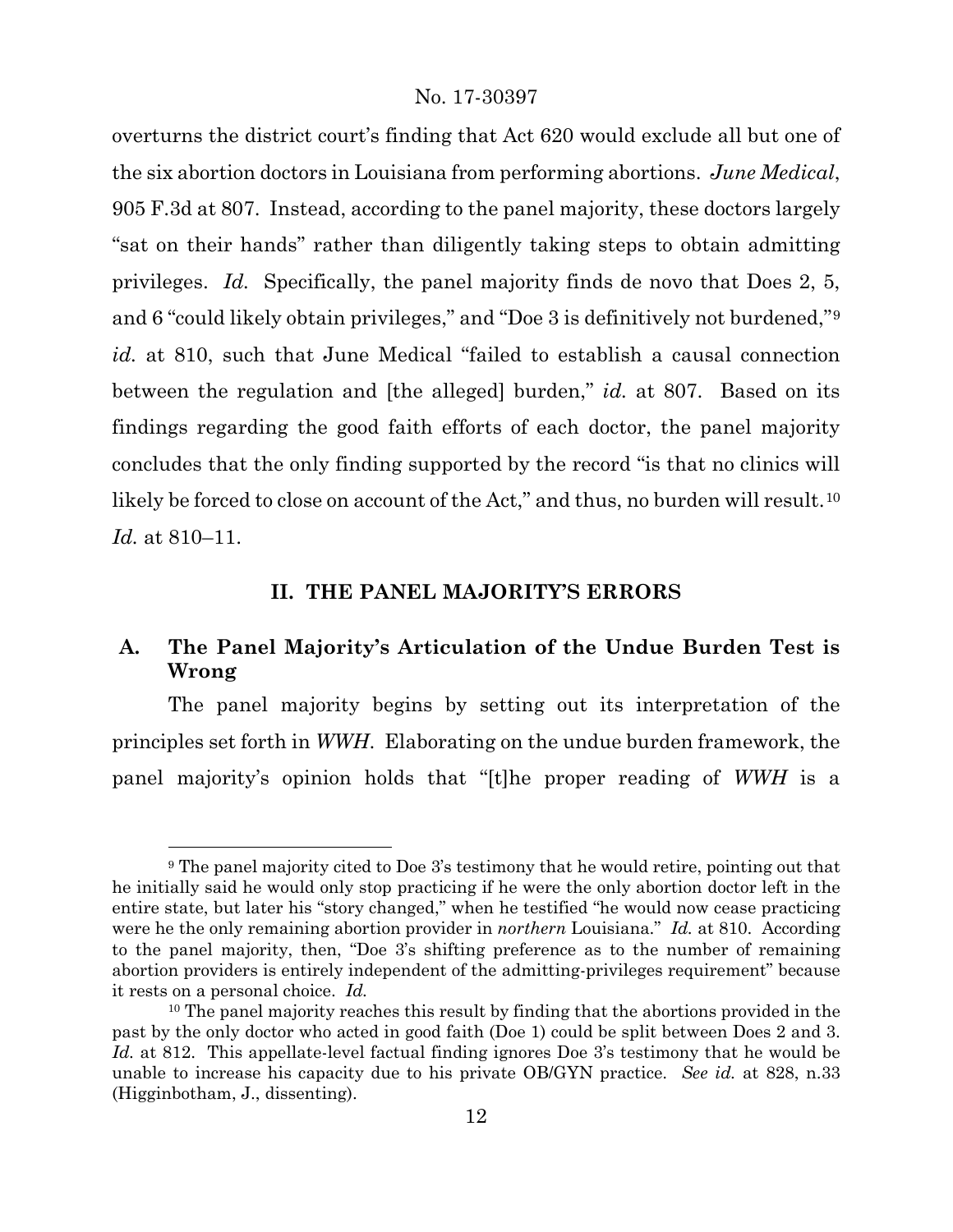combination of the views offered by [the parties]," such that (1) "even regulations with a minimal benefit are unconstitutional only where they present a substantial obstacle to abortion," and (2) "[a] minimal burden even on a large fraction of women does not undermine the right to abortion." *Id.* at 803. This formulation is wrong and reintroduces the same misreading of *Casey* the Supreme Court rejected in *WWH*.

The effect of the panel majority's reading of *WWH* is that a court may be permitted to weigh the burdens of an abortion restriction against the benefits of that restriction only if that burden itself imposes a "substantial obstacle." Id. at 803 (holding that "not every burden creates a 'substantial obstacle" and "even regulations with a minimal benefit are unconstitutional only where they present a substantial obstacle to abortion"). Under the panel majority's articulation, if a court determines that any potential burden on women is not substantial, then that court need not even consider whether there are any benefits of the law, much less weigh those benefits against the burdens the law creates. This formulation runs directly contrary to the Supreme Court's admonition to this court in *WWH* that "[t]he rule announced in *Casey* . . . requires that courts consider the burdens a law imposes on abortion access together with the benefits those laws confer." *WWH*, 136 S. Ct. at 2309. Tellingly, in *WWH*, the Supreme Court overturned this circuit's prior test that contained this same erroneous reading of *Casey*, holding that it "may be read to imply that a district court should not consider the existence or nonexistence of medical benefits when considering whether a regulation of abortion constitutes an undue burden." *Id.* The majority repeats this mistake, once again misapprehending *WWH* and *Casey* and setting forth a test that fails to truly balance an abortion restriction's benefits against its burdens.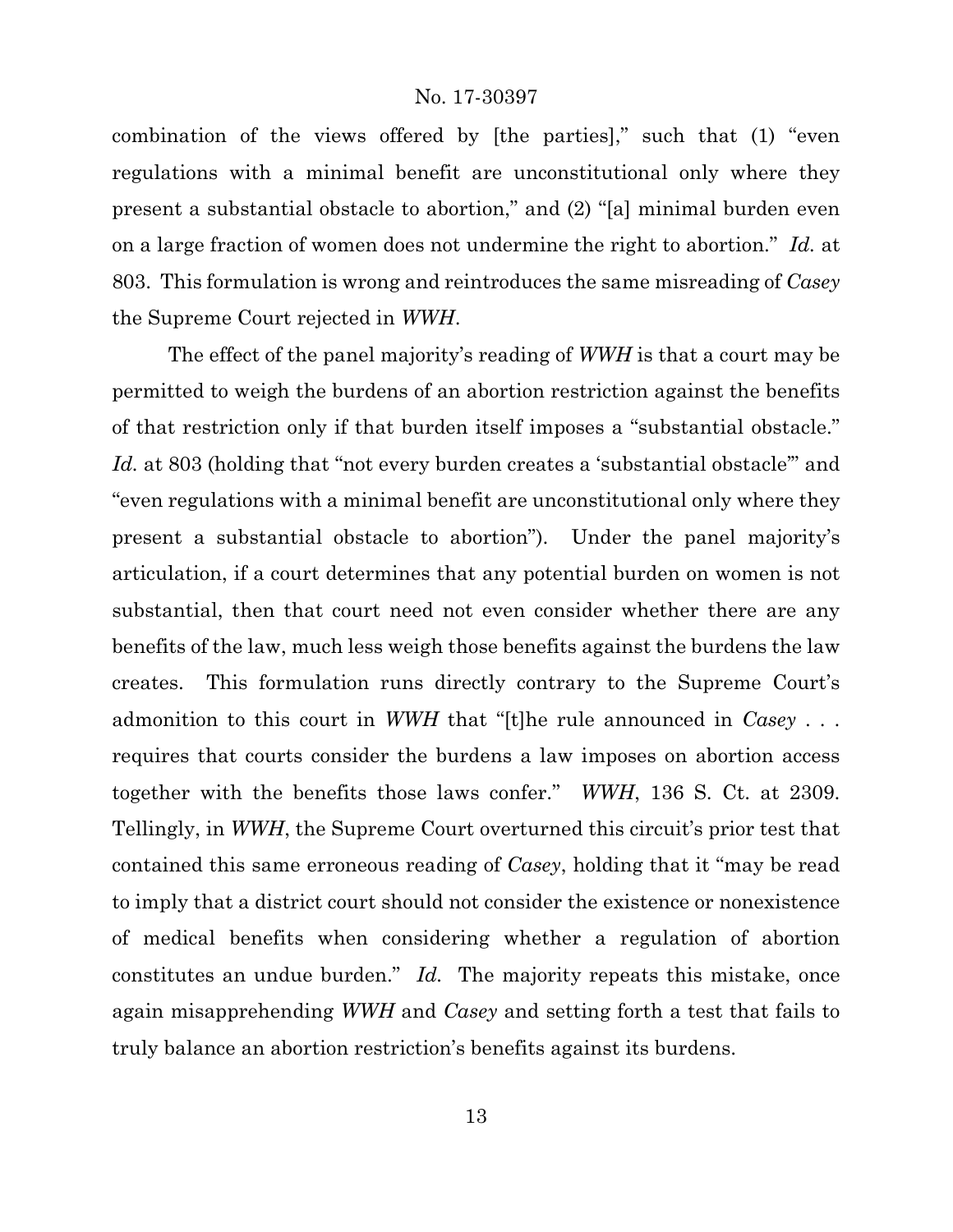Contrary to the panel majority's view, which eviscerates the balancing required by *Casey* and *WWH*, a proper application of the Supreme Court's guidance in this case is straightforward and leads to one possible result: Louisiana's Act 620, like the nearly identical Texas law struck down in *WWH*, has no medical benefit and will restrict access to abortion. Such a restriction is surely undue. *June Medical*, 905 F.3d at 829 (Higginbotham, J., dissenting) ("I fail to see how a statute with no medical benefit that is likely to restrict access to abortion can be considered anything but 'undue.'"). *WWH* and *Casey* require this result, and the panel majority's contrary conclusion creates bad law for our circuit that runs directly contrary to the Supreme Court's jurisprudence.

# **B. The Panel Majority Did Not Review the District Court's Findings for Clear Error and, In Retrying the Facts De Novo, Reaches Incorrect Results**

In addition to misreading *WWH*'s and *Casey*'s undue burden standard, the panel majority also fails to faithfully apply the well-established "clear error" standard of review to the district court's factual findings. Judge Higginbotham's dissent from the panel majority's opinion correctly catalogues the panel majority's many failures to give proper deference to the district court, which saw and heard the witnesses and determined their credibility, but the following examples demonstrate how egregious and pervasive the panel majority's retrial of the facts was.

The district court determined that Act 620 serves no relevant credentialing function. The panel majority ignored this finding, however, and incorrectly claims the district court instead found that a minimal benefit existed because requiring admitting privileges served a credentialing function. *June Medical*, 905 F.3d at 805. This runs counter to the district court's express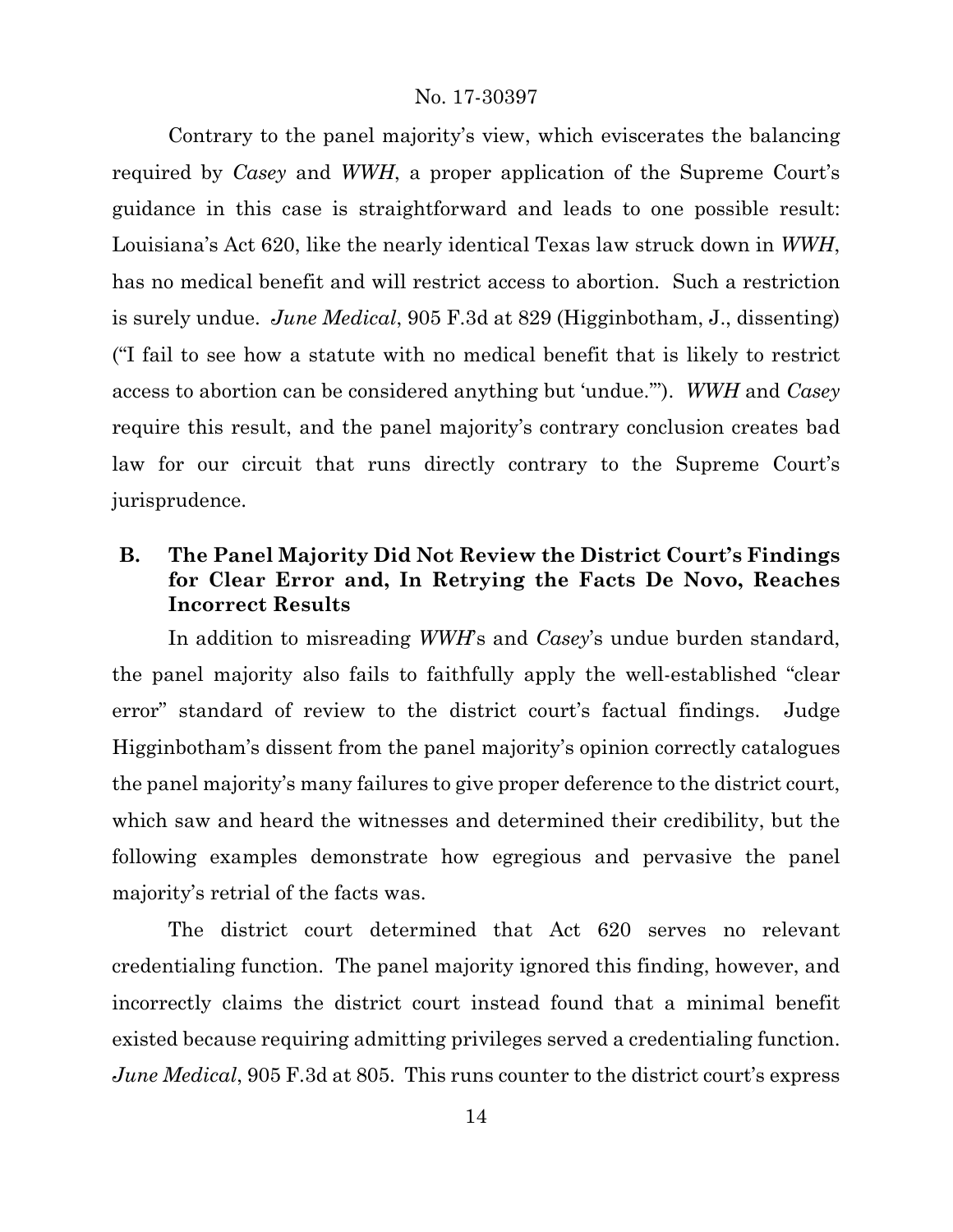finding that the "[a]dmitting privileges . . . do not serve 'any relevant credentialing function,'" and that doctors may be granted or denied privileges by hospitals for business and other reasons unrelated to medical competency. As the dissent noted, the district court's finding that no credentialing function would be served by Act 620 was well supported by the record, and not subject to reversal on clear error review. *See Anderson v. City of Bessemer City, N.C.*, 470 U.S. 564, 574 (1985) (requiring meaningful deference of the clear error standard "even when the district court's findings do not rest on credibility determinations, but are based instead on physical or documentary evidence or inferences from other facts"). Further, the panel majority's de novo factual finding that Act 620 will serve some "minimal" benefit, impermissibly undertaken at the appellate level, is unsupported by the evidence in the record. For example, hospitals in Louisiana are free to deny or simply ignore a provider's application for admitting privileges for any reason at all, including objections to abortion.<sup>11</sup> Notably, at least two doctors were denied admitting privileges precisely *because of* their abortion practices.

Even more troubling is the panel majority's assertion "that the district court clearly erred in saying that all doctors had put forth a good-faith effort to obtain privileges." *June Medical*, 905 F.3d at 808. Not only does this analysis err as to the proper legal standard, it also ignores the district court's detailed and well-supported factual findings about each doctor's substantial efforts to obtain admitting privileges. The district court set out extensive

<span id="page-14-0"></span><sup>&</sup>lt;sup>11</sup> The district court correctly determined that "both by virtue of by-laws and how privileges applications are handled in actual practice, hospitals may deny privileges or decline to consider an application for privileges for myriad reasons unrelated to competency," including how much use the hospital expects the physician to make of the facilities, "the number of patients the physician has treated in the hospital in the recent past, the needs of the hospital, the mission of the hospital or the business model of the hospital."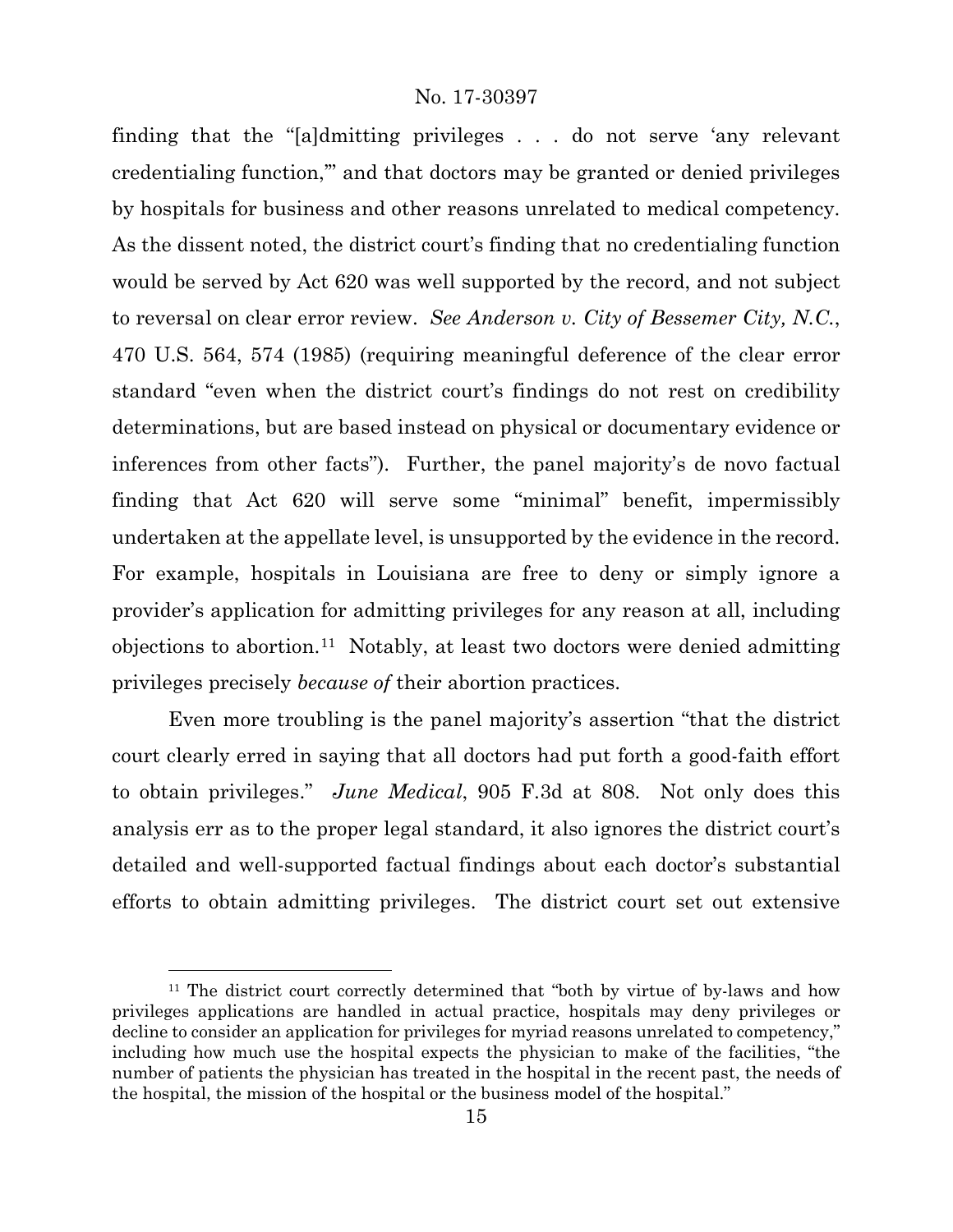reasoning as to why each doctor's efforts were sufficient, recounting their unsuccessful attempts to obtain admitting privileges at various hospitals within the thirty-mile radius and that they were either denied expressly or de facto. Here, too, the majority opinion's contrary finding is baseless. For example, as Judge Higginbotham's dissent points out, the majority determined that Doe 2 should have applied to two additional hospitals—Christus and Minden—but, in doing so, the panel majority ignored the fact that "Christus requires applicants to be able to admit fifty patients annually (something Doe 2 cannot do) and evidence that Doe 1 applied and was unable to obtain privileges from either hospital (a finding the majority credits)." *June Medical*, 905 F.3d at 830 n.40 (Higginbotham, J., dissenting). As Judge Higginbotham further discusses in his dissent, the panel majority's conclusion that Doe 5 did not make good-faith efforts blatantly ignores his efforts in gathering information about admitting privileges, targeting hospitals at which he was most likely to obtain privileges, and his inability, despite his efforts, to find coverage from staff doctors, which is required by all the eligible hospitals in the Baton Rouge area. *See id.* at 825–26.

One additional example highlights the panel majority's failure to apply clear-error review in this case. The district court determined that Doe 3's testimony was credible and that "[a]s a result of his fears of violence and harassment, Doe 3 has credibly testified that if he is the last physician performing abortion in either the entire state or in the northern part of the state, he will not continue to perform abortions." Therefore, the district court found Doe 3 would stop performing abortions and that the resulting clinic closure and reduction in abortion capacity in the state would be attributable to Act 620. Despite this finding, the panel majority determines de novo that Doe 3's anticipated retirement from abortion practice was "independent of the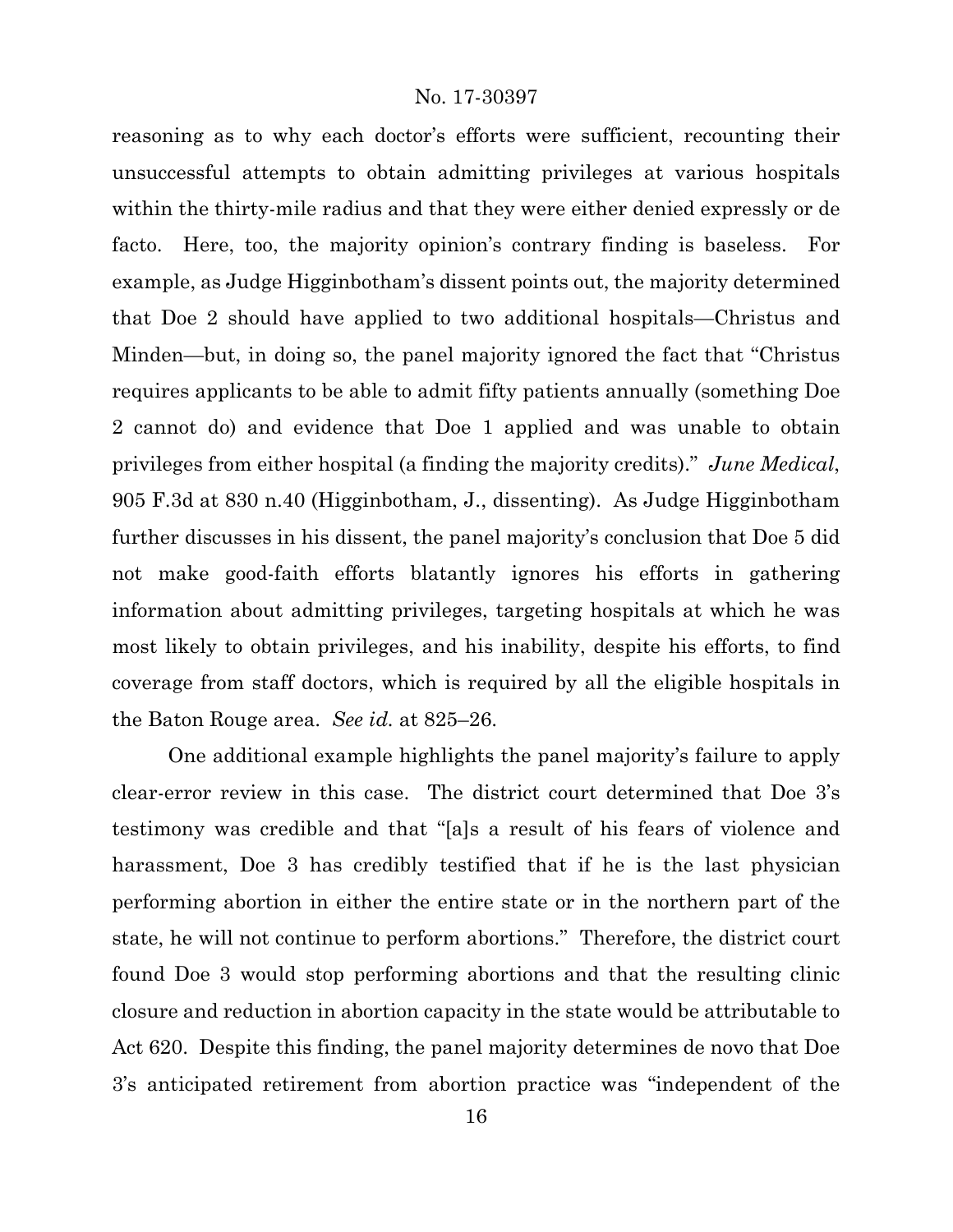admitting-privileges requirement" of Act 620. *See June Medical*, 905 F.3d at 810. Ordinarily, this court declines to reweigh a district court's credibility determinations. *Reich v. Lancaster*, 55 F.3d 1034, 1052 (5th Cir. 1995) ("Defendants' assertion that the trial court clearly erred in this respect essentially rests upon a line of reasoning that asks us to reweigh the evidence and decide credibility questions differently. We decline this invitation."). Not so here. Ignoring record evidence about Doe 3's fears of violence, his problems obtaining coverage from other physicians due to their animosity against abortion providers, and the fact that anti-abortion activists have previously picketed his home and his neighbors' homes and distributed threatening flyers, the panel majority summarily, and erroneously, dismisses the evidence and the district court's findings as to Act 620's effect on Doe 3.[12](#page-16-0)

# **C. The Panel Majority's Causation Standard Imposes a Heightened, Individualized Showing of Causation Not Required by the Court in** *WWH*

The Court in *WWH* held the evidence in that case was sufficient to support the district court's finding of causation—that the Texas admittingprivileges requirement had in fact caused the burdens it identified—based only on "the timing of the clinic closures." *WWH*, 136 S. Ct. at 2313. In requiring plaintiffs to demonstrate causation to a much higher level of probability by showing that each doctor made good-faith efforts to obtain admitting privileges, not only does the panel majority set aside the district court's wellsupported factual findings and inferences of causation, but it also holds that,

<span id="page-16-0"></span> $12$  In conjunction with its examination of the evidence before it, the district court found that Louisiana's expert on Act 620's benefits "suffered from paucity of [relevant] knowledge or experience" and the weight of his testimony was "diminished by his bias." In stark contrast and without explanation, the panel majority expressly relies on this discredited expert in making de novo factual findings. *See June Medical*, 905 F.3d at 805–06.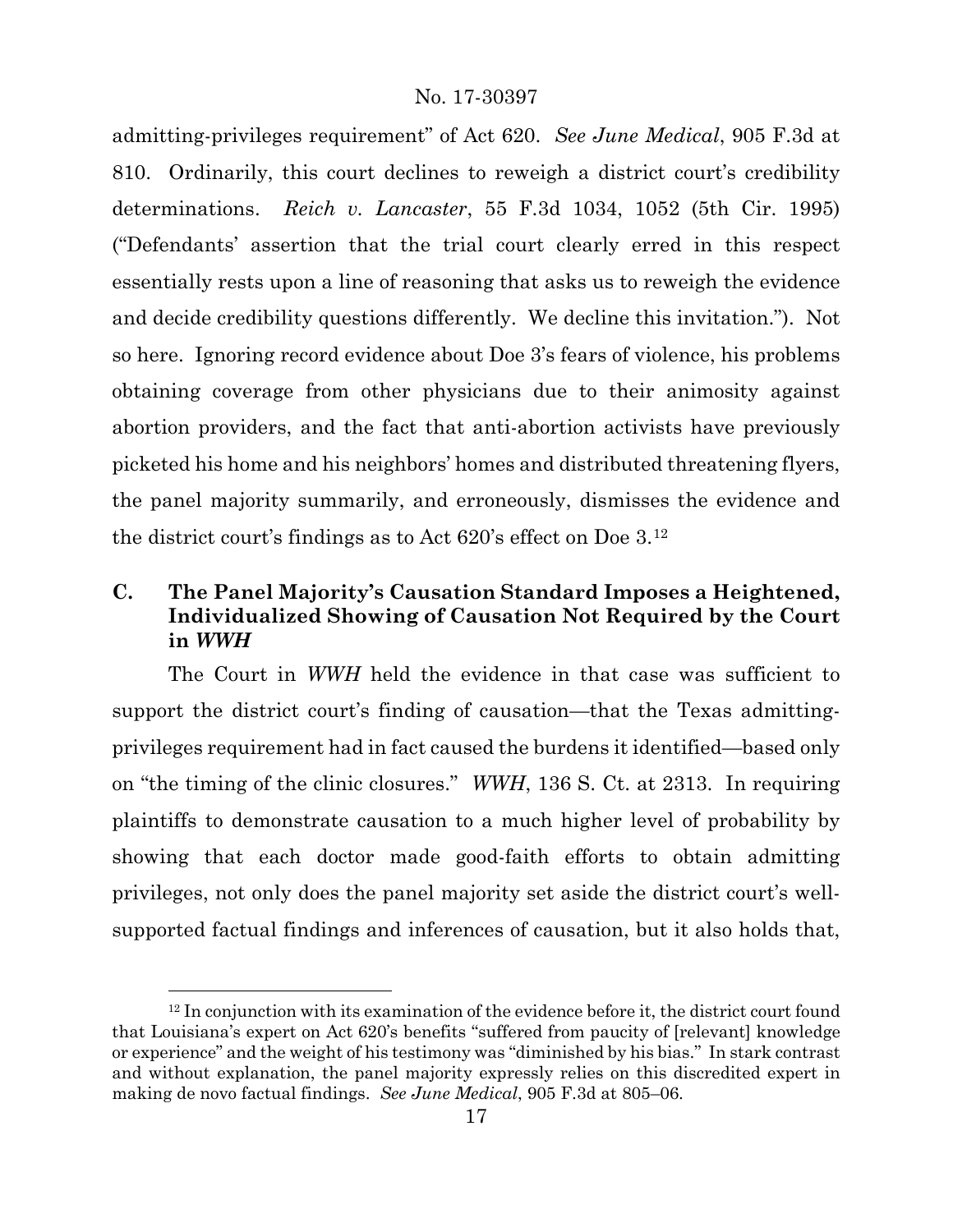as a matter of law, it is entitled to impose a more demanding, individualized standard of proof than the Supreme Court did in *WWH*. *June Medical*, 905 F.3d at 807–08. The panel majority justifies this heightened, individualized showing requirement by pointing out that, "[u]nlike the litigants in *WWH*, who presented only generalities concerning admitting privileges, the parties here provide the bylaws for the relevant hospitals." *Id.* According to the majority, because Louisiana had fewer abortion facilities and doctors to start with than in Texas, it was free to "examine each abortion doctor's efforts to comply with the requirements of Act 620," and the "specific by-laws of the hospitals to which each [doctor] applied." *Id.* at 807. But if such individualized proof was not required in *WWH*, why is it required here? Tellingly, the panel majority essentially concedes that it requires a higher showing of causation than in *WWH*, stating that its "more intricate analysis yields a richer picture of the statute's true impact, the sort of obstacles it imposed," and "allows us to scrutinize more closely whether [plaintiffs have] met [their] burden." *Id.* Raising the bar beyond what the Supreme Court has required in analyzing an almost identical law is simply wrong.

The panel majority supports its heightened showing requirement by reasoning that "[w]ere we not to require such causation, the independent choice of a single physician could determine the constitutionality of a law." *Id.*  Not so. This reasoning, which is based on the panel majority's finding of fault or lack of diligence of individual doctors, obscures the real question at issue here: Whether Act 620 would cause doctors to lose their ability to perform abortions at certain clinics, thereby leading those clinics to close. *See WWH*, 136 S. Ct. at 2313 ("In our view, the record contains sufficient evidence that the admitting-privileges requirement *led to the closure of half of Texas' clinics, or thereabouts*." (emphasis added)). Even if some element of "personal choice"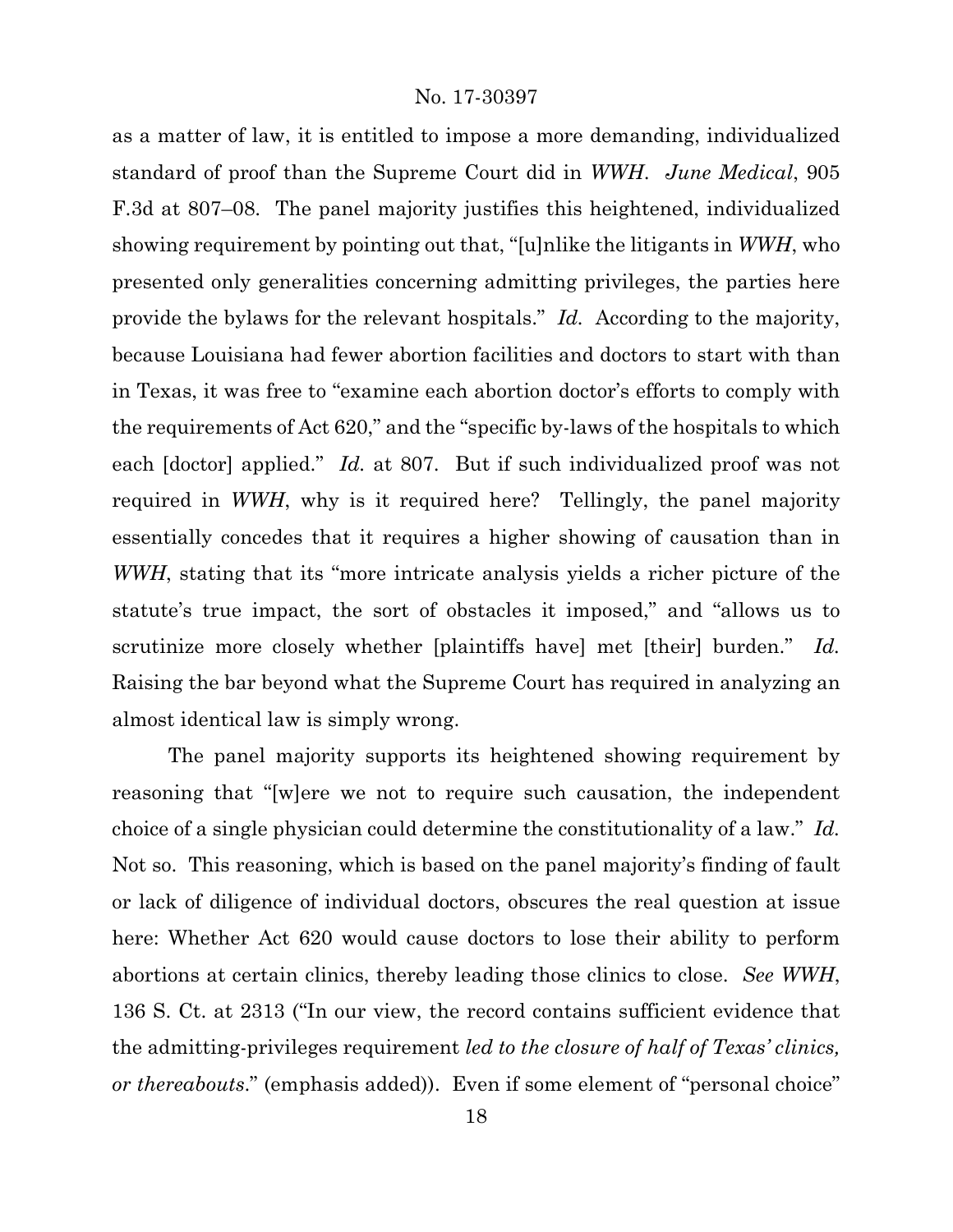did influence an individual doctor's ability to obtain admitting privileges, that doctor would not have been faced with navigating that obstacle but for Act 620's medically benefitless requirement.

# **D. The Non-Existent Credentialing Function Identified by the Panel Majority Serves No Cognizable State Interest**

The panel majority erred in making its de novo finding that Act 620 serves some indefinite credentialing function. *See June Medical*, 905 F.3d at 818 (Higginbotham, J. dissenting) (noting "[t]he district court made no such finding" and that the record is devoid of support for such a finding).But assuming arguendo that Act 620 serves a credentialing function, the panel majority fails to explain how further credentialing advances Louisiana's interest in protecting maternal health. *Roe v. Wade* recognized that a "State has a legitimate interest in seeing to it that abortion, like any other medical procedure, is performed under circumstances that insure maximum safety for the patient." 410 U.S. at 150. But nothing about the supposed "credentialing function" of Act 620 indicates that it would further an abortion patient's safety. The record demonstrates that abortions in Louisiana are extremely safe and complications are exceedingly rare, and the panel majority does not contend otherwise.[13](#page-18-0) Furthermore, given that hospitals typically base admittingprivileges decisions on business or other reasons unrelated to a doctor's medical competency, and may even deny privileges based on animus toward abortion, it strains credulity that a state seeking to ensure its abortion doctors

l

<span id="page-18-0"></span><sup>13</sup> Indeed, the district court found that "[a]bortion is one of the safest medical procedures in the United States," and "[t]he prevalence of any complication in first trimester abortion in the outpatient setting is approximately 0.8%," while "[t]he prevalence of major complications requiring treatment in a hospital is 0.05%" in the first trimester and "approximately 1.0%" in the second trimester. The risks associated with a D&C procedure performed after a miscarriage, by contrast, are greater than those associated with firsttrimester abortions.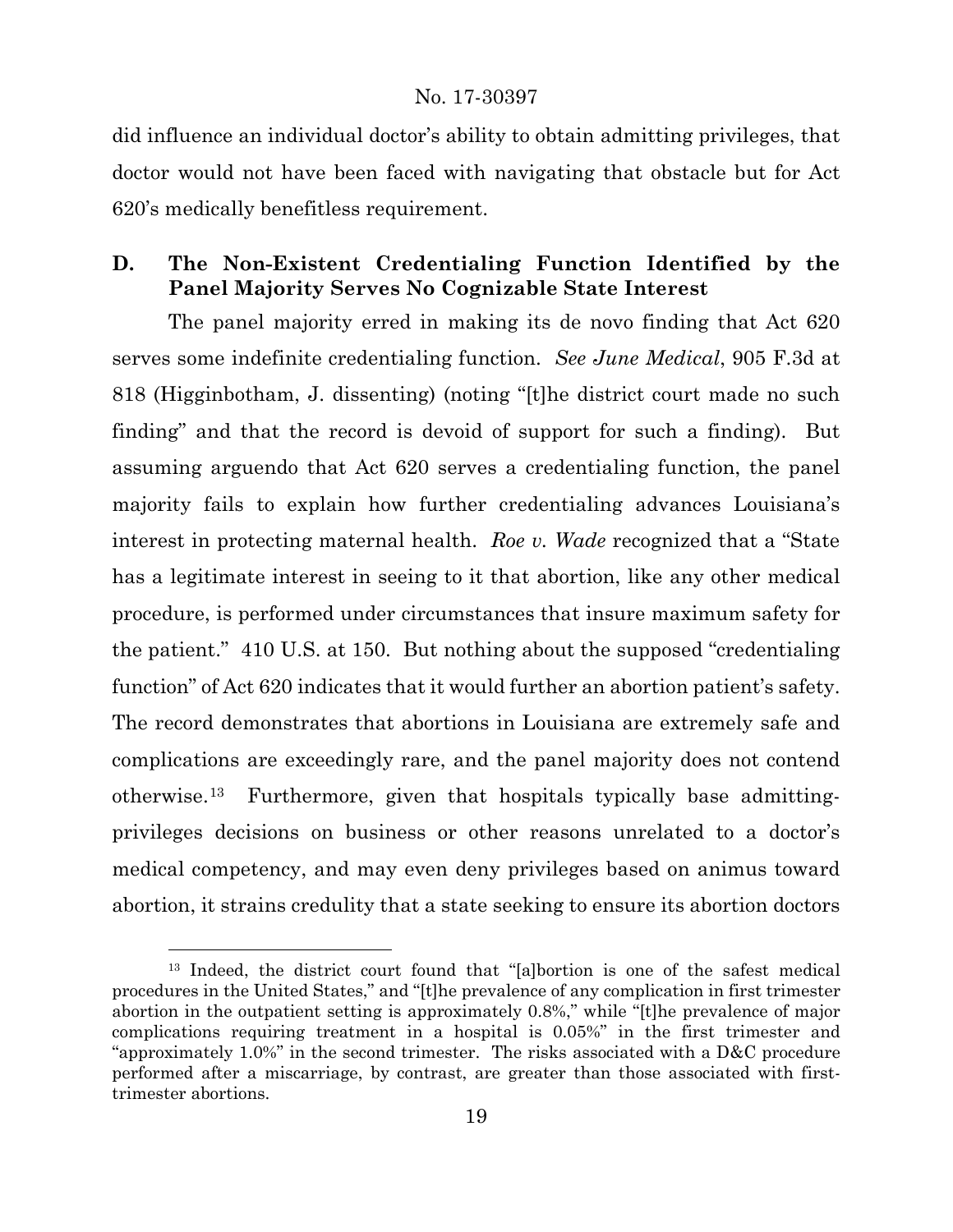were highly credentialed would turn to the ill-fitting, indirect approach of hospital admitting privileges. And the requirement that these privileges be at a hospital within a certain geographic location makes little sense if the true goal is to use admitting privileges to raise the medical competency of abortion doctors.

## **E. The Panel Majority Turns a Blind Eye to the Additional Real-World Burdens Act 620 Will Impose on Women**

In overturning the district court's well-supported factual findings, the panel majority does not consider the many other burdens the district court determined will result from Act 620's enforcement beyond the four burdens discussed in *WWH*. In addition to the clinic closures, reduced access to abortion, increased driving times, and increased wait times and crowding identified in *WWH*, *see* 136 S. Ct. at 2313, the district court determined that Act 620 will impose additional and equally serious burdens on women seeking abortions in Louisiana. If Act 620 goes into effect, "[t]here would be no physician in Louisiana providing abortions between 17 weeks and 21 weeks, 6 days gestation," the legal limit in Louisiana. Thus, in the final stage of a pregnancy in which women may legally seek abortion in Louisiana, they will be left with no options whatsoever, a burden the panel majority completely ignores. The district court found that longer wait times for an earlier abortion would compound this problem, as more and more women would find themselves without a scheduled procedure before the end of 16 weeks gestation, and then would be completely without recourse. Further, the district court properly determined that women in poverty would be disproportionately affected by Act 620's burdens. Louisiana's large class of poverty-stricken women would face added difficulties affording transportation and childcare for the legally required back-to-back visits, which is to say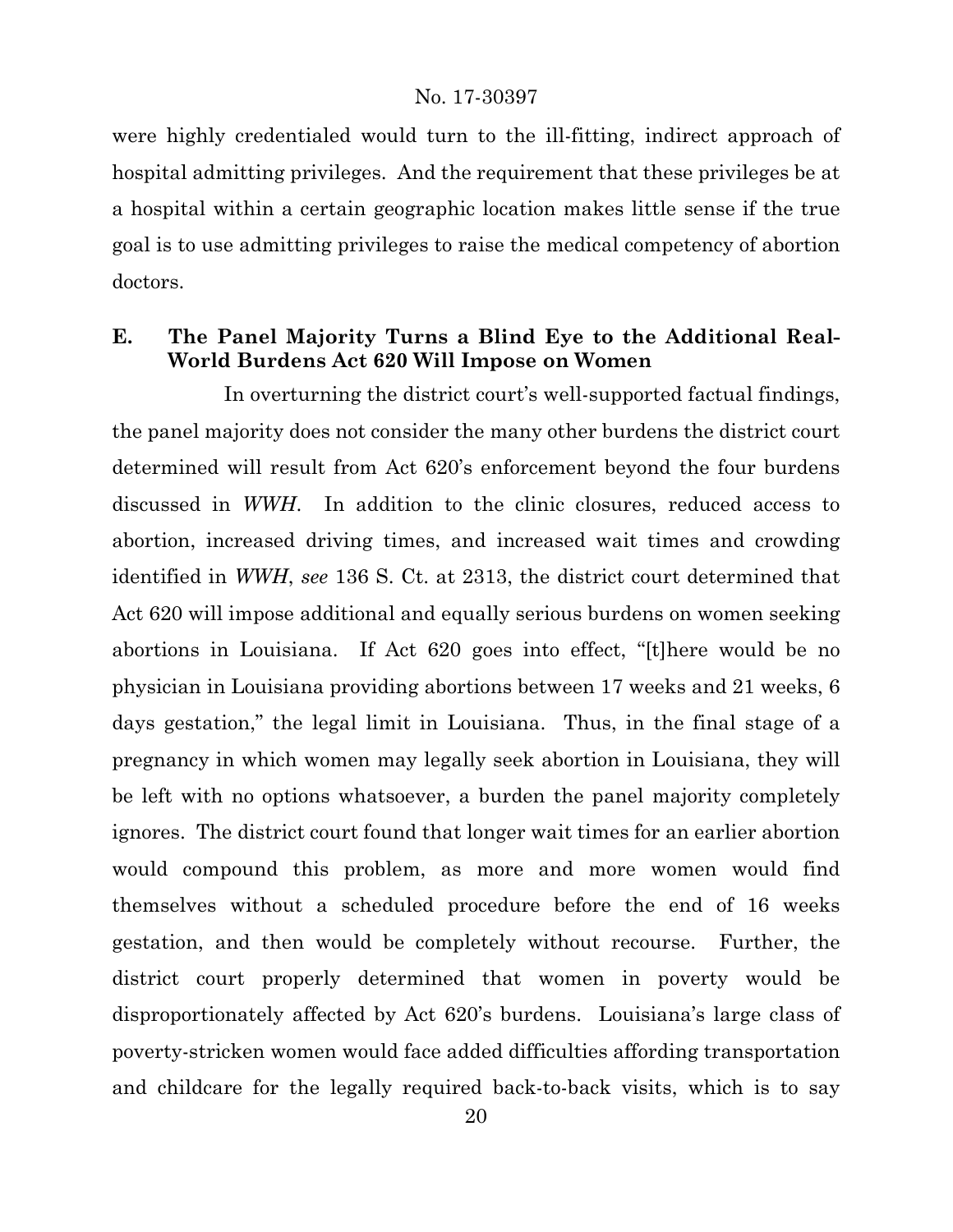nothing of the cost of the abortion itself. Additionally, these women will be forced to take time off from work, likely without compensation, and travel to New Orleans, where they must stay overnight to comply with Louisiana's required 24-hour waiting period. These burdens will no doubt be untenable for the high number of women in poverty who seek abortions in Louisiana, who make up a high percentage of women seeking abortions in Louisiana, and who are no less entitled than other women to this constitutionally protected healthcare right.

## **F. The Panel Majority's Large-Fraction Analysis is Incorrect**

In addition to determining that "no woman would be *unduly* and thus unconstitutionally burdened by Act 620," the panel majority also holds that the law does not burden a large fraction of women. *June Medical*, 905 F.3d at 813. Based on the district court's factual findings, which should be affirmed, there would be an undue burden on a large fraction of women, because under those findings, 70% of women seeking abortions in Louisiana would be unable to obtain one, clearly constituting an undue burden on a large fraction of women.

The panel majority argues that, under its own de novo factual findings, a large fraction of women will not be burdened. But even based on those improper appellate de novo findings, the panel majority's calculation of the large fraction is nevertheless incorrect. The calculation is defective for the same reason as the panel majority's formulation of the substantial burden test is flawed: It "may be read to imply that a district court should not consider the existence or nonexistence of medical benefits when considering whether a regulation of abortion constitutes an undue burden." *WWH*, 136 S. Ct. at 2309. Furthermore, as Judge Higginbotham points out in his dissent, the panel majority's "large fraction" analysis is overly formalistic, because the Supreme Court's guidance on this point "does not require the court to engage in rote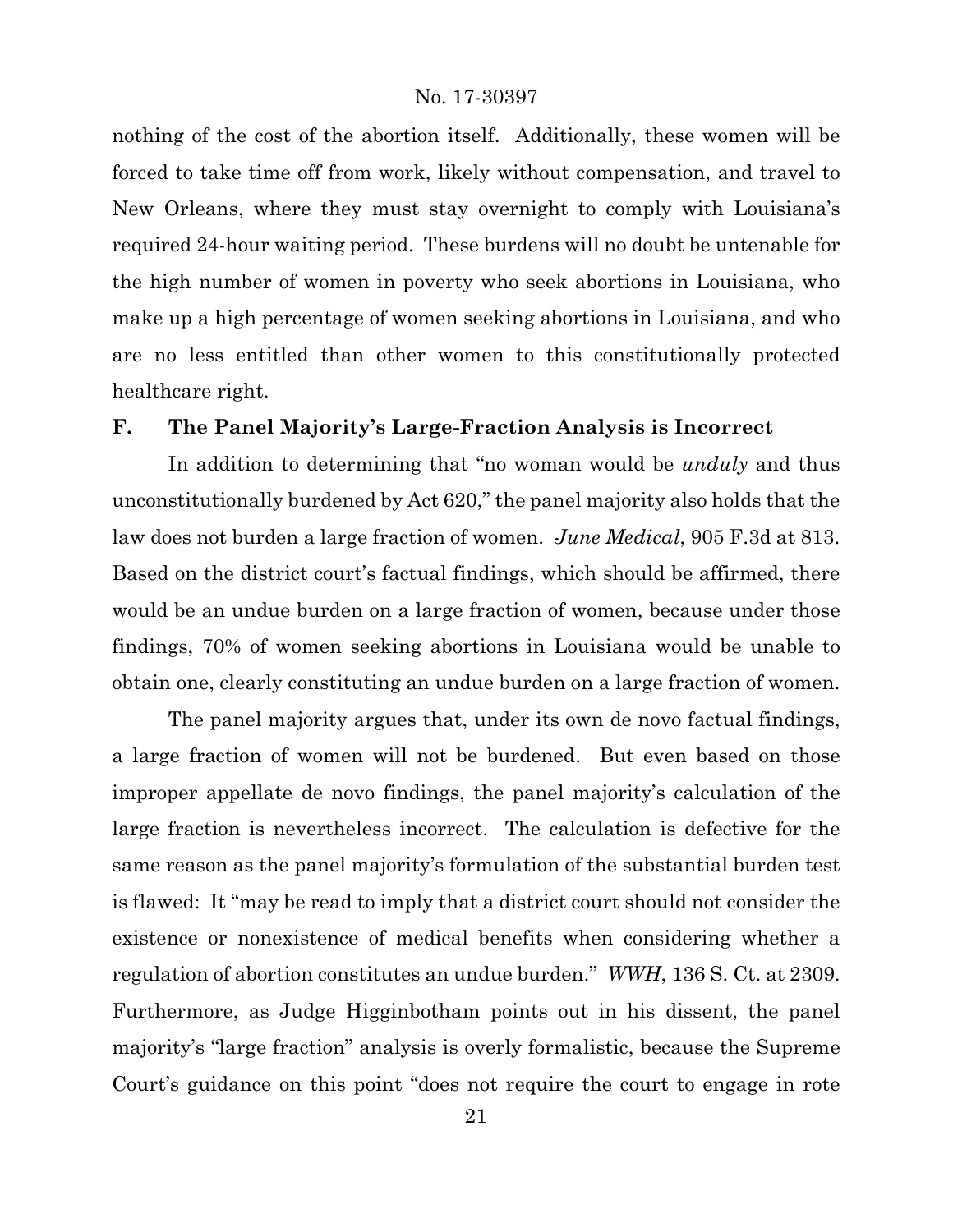mathematical calculations but instead directs the court to focus its inquiry on those who will be actually restricted by the law and determine whether the law will operate as a substantial obstacle for that population."[14](#page-21-0) *See June Medical*, 905 F.3d at 832 (Higginbotham, J., dissenting).

\*\*\*

For these reasons, I respectfully dissent from the denial of rehearing en banc.

l

<span id="page-21-0"></span><sup>14</sup> Judge Higginbotham's dissent also rightly observes that, in making de novo factual findings that fail to recognize most of the burdens Act 620 would cause, the panel majority should have simultaneously reduced the "relevant denominator" to base its unnecessary math on that same, purportedly smaller group. Specifically, because "the relevant denominator must be 'those women for whom the provision is an actual rather than an irrelevant restriction,'" *WWH*, 136 S. Ct. at 2320 (quoting *Casey*, 505 U.S. at 895) (cleaned up), the panel majority, which found de novo that only Hope clinic would be affected, should have used as the denominator the population of women who would have utilized Hope clinic, rather than all women seeking abortions in Louisiana. *See June Medical*, 905 F.3d at 833 (Higginbotham, J., dissenting).